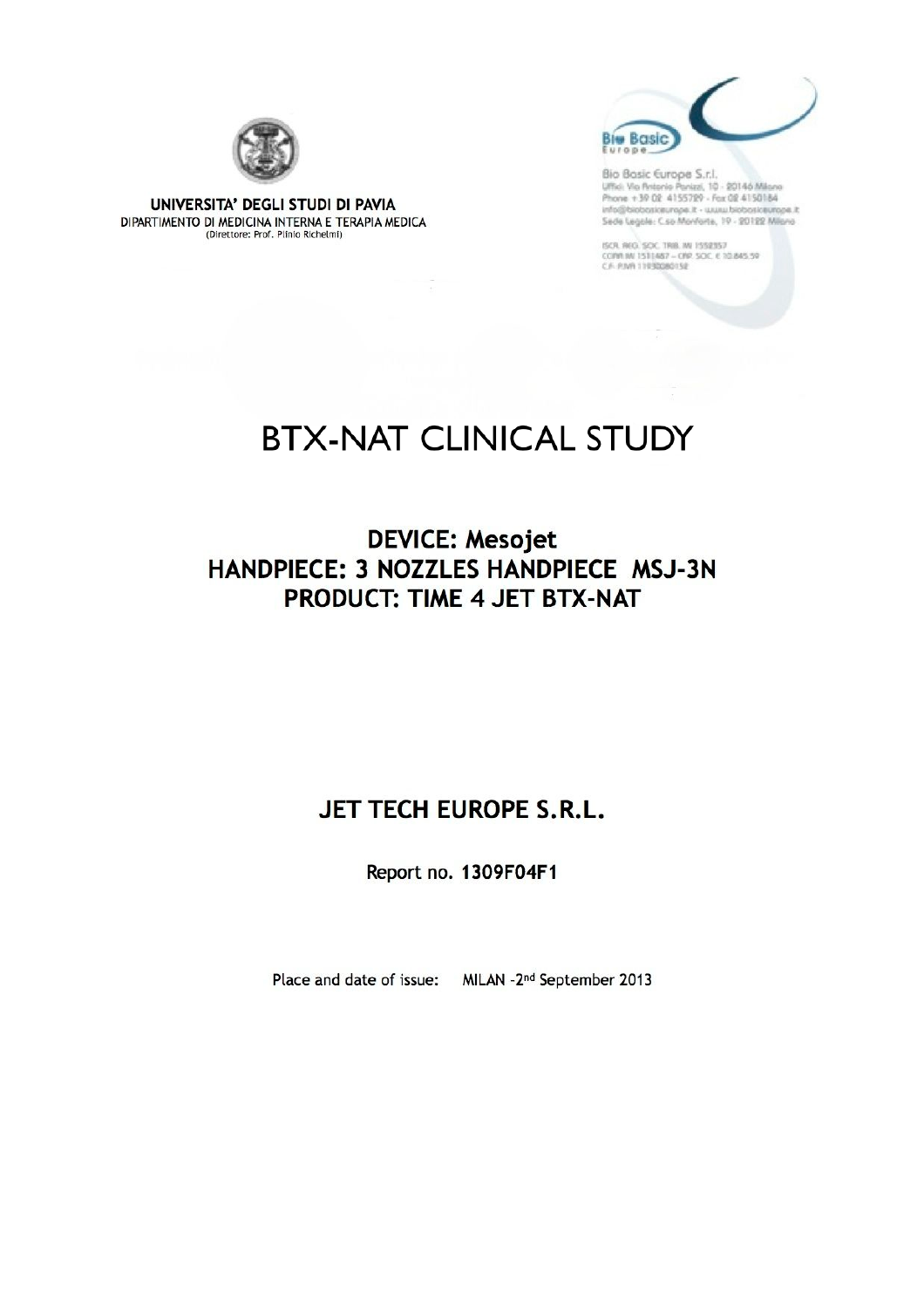

| SCIENTIFIC TECHNICAL COMMITTEE<br>Bio Basic Europe S.r.l.<br>Claudio Angelinetta, Umberto Pianca, Plinio Richelmi,<br>Fernando Marco Bianchi, Laura Mainardi, Evelyn Falconi<br>Klein, Alessandra Di Benedetto, Antonella Colombo, Tiziana<br>Divino, Antonella Praticò, Silvia Busoli Badiale, Katia<br>Parmeggiani, Sara Savoia | Summary<br>pag. 3<br>Experimental part<br>pag. 4 |
|-----------------------------------------------------------------------------------------------------------------------------------------------------------------------------------------------------------------------------------------------------------------------------------------------------------------------------------|--------------------------------------------------|
| <b>SCIENTIFIC PERSON IN CHARGE</b><br>Prof. Plinio RICHELMI<br>Professore Ordinario di Farmacologia<br>Direttore del Dipartimento di Medicina Interna e Terapia<br>Medica                                                                                                                                                         | Execution of the test<br>pag. 7                  |
| Facoltà Medicina e Chirurgia<br>Università di Pavia<br>Via Ferrata 6-27100 PAVIA<br>Tel. +39(0382)986346<br>Fax.+39 (0382)28426                                                                                                                                                                                                   | Summurizing tables of the values<br>pag. 11      |
|                                                                                                                                                                                                                                                                                                                                   | Conclusions<br>pag. 33                           |
| Experimenter<br>Fernando Marco Bianchi<br>Consulente CDC<br>Via Panizzi, 10 Milano                                                                                                                                                                                                                                                | Enclosures A, B, C: recruiment<br>pag. 34        |
| <b>Quality Control</b><br>Claudio Angelinetta<br>Direttore Tecnico BIO BASIC EUROPE s.r.l.                                                                                                                                                                                                                                        | Bibliography<br>pag. 38                          |
| Person responsible for writing this report<br>Antonella Praticò<br>EFFICACY TEST DEPARTEMENT - BIO BASIC EUROPE s.r.l.                                                                                                                                                                                                            |                                                  |
|                                                                                                                                                                                                                                                                                                                                   |                                                  |
|                                                                                                                                                                                                                                                                                                                                   |                                                  |
|                                                                                                                                                                                                                                                                                                                                   |                                                  |

All the rights are reserved. Drawn him of scientific technical document protected from Copyright. No part of him can be reproduced in any way without the preventive authorization written of Bio Basic Europe S.r.l According to our experience we advice to check every 3 years its compliance with the guidelines in force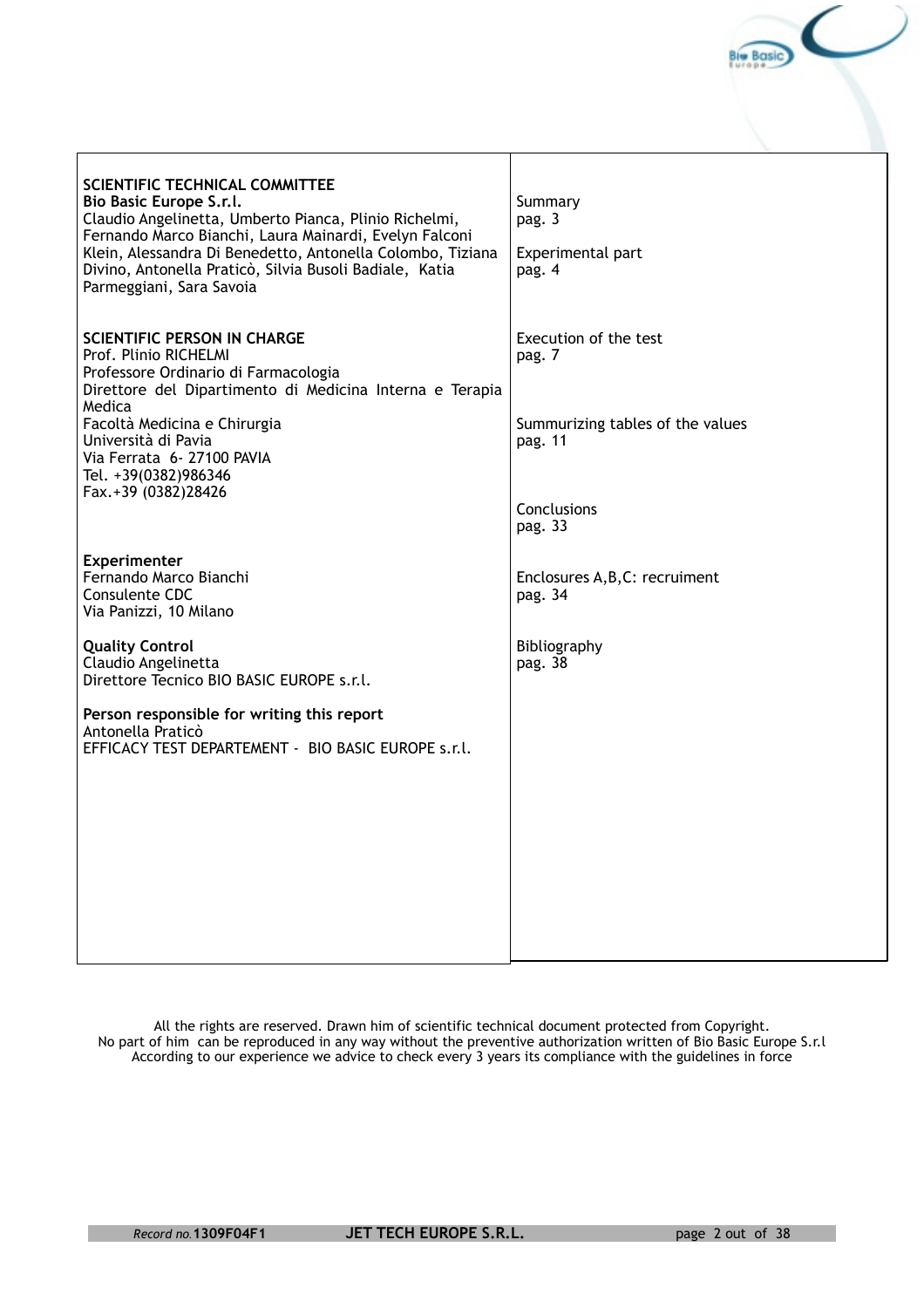

# **SUMMARY**

Scope of this clinical test is to evaluate the cosmetic power of a treatment and its acceptability, in particular we have evaluated :

- the elasticizing power
- the firming power
- the moisturizing power
- the anti-wrinkle power
- the brightening power
- the softening power of the treatment.

This test was performed by a professional operator and overseen by a dermatologist, both members of Bio Basic Europe staff : 20 female panellists, with an age between 30 and 60 years were recruited to be submitted to 6 treatments ( twice a week).

During this period specific clinical (skin softness, skin smoothness, skin brightness, skin compactness, macro-wrinkles visibility variation) and instrumental (moisturization, elasticity, compactness, wrinkles depth and surface) parameters have been evaluated.

At the end of the study volunteers self-evaluations have been also taken. The score they gave is according to the VNS scale (0-10 where 0 is the minimum value and 10 the maximum one).

From the results obtained it can be said that the treatment has proved to help in reducing wrinkles visibility.

In particular, after 6 treatments , we obtained the following results:

- Skin elasticity improves of 18%
- Skin compactness improves of 19% after
- Skin moisturization improves of 14%
- Wrinkles depth decreases of 11%
- Wrinkles VOLUME decreases of 21%
- Skin brightness improves in the 100% of the panelists
- Visibility of macro-wrinkles decreases in the 77.7% of the panelists
- Skin softness improves in the 77.7% of the panelists
- Very good acceptability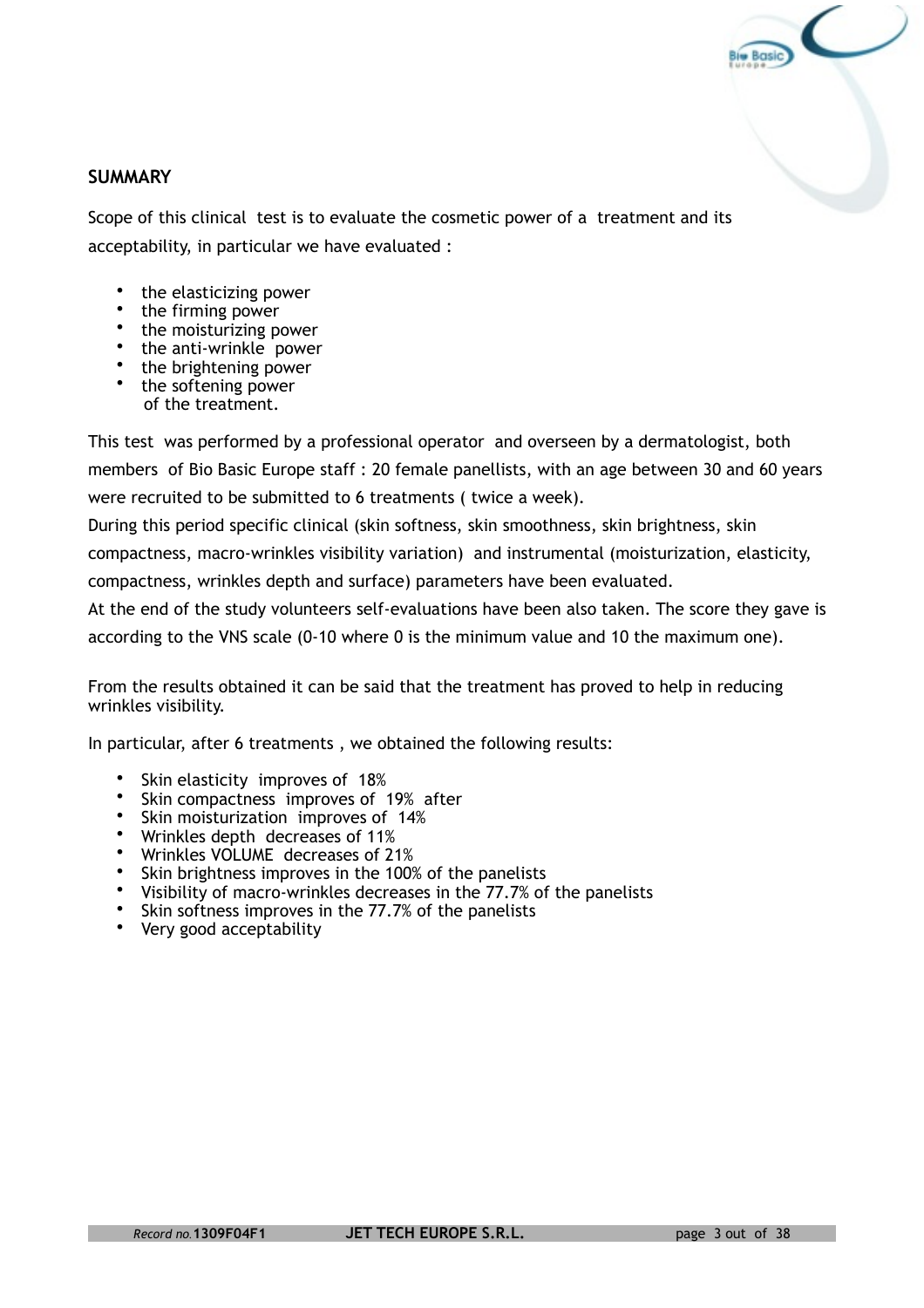

# **EXPERIMENTAL PART**

Report no. **1309F04F1** 

# **Title**

Evaluation of the anti-wrinkles power of a professional cosmetic treatment through a clinical test

# **Scope**

Through the test one can evaluate if the tested cosmetic treatment has got any anti-wrinkles cosmetic power.

# **Contract information**

- Technical report performed by BIO BASIC EUROPE s.r.l. and Università degli Studi di Pavia.
- Final technical report written by BIO BASIC EUROPE s.r.l. on behalf of JET TECH EUROPE S.R.L.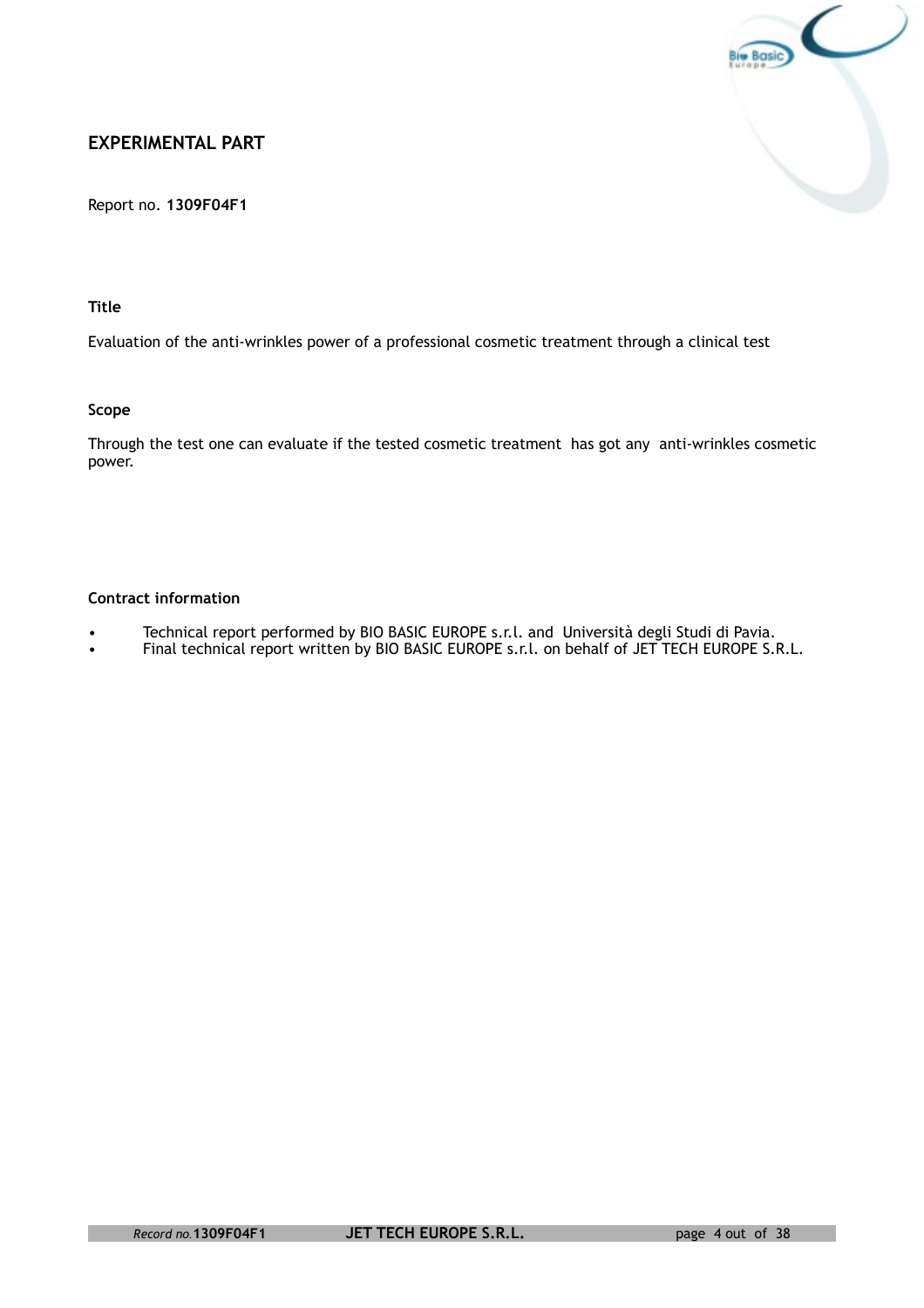

# **Sponsor**

JET TECH EUROPE S.R.L.

# **Monitor**

Prof. Plinio RICHELMI Professore Ordinario di Farmacologia Direttore del Dipartimento di Medicina Interna e Terapia Medica Facoltà Medicina e Chirurgia Università di Pavia Via Ferrata 6- 27100 PAVIA Tel. +39(0382)986346 Fax.+39 (0382)28426

# **Quality Control**

Dr. Claudio ANGELINETTA, laurea in Chimica presso l'Università degli Studi di Milano specializzato in Scienza e Tecnologia Cosmetiche presso l'Università degli Studi di Milano Direttore Tecnico BIO BASIC EUROPE S.r.l. Via Antonio Panizzi, 10 20146 Milano Tel 02/4155729 Fax 02/4150184

# **Experimenter**

Dr. Fernando Marco BIANCHI Medico Chirurgo – Specialista in Dermatologia e Venereologia Consulente CDC Via A. Panizzi, 10 – 20146 MILANO

**Test subjects**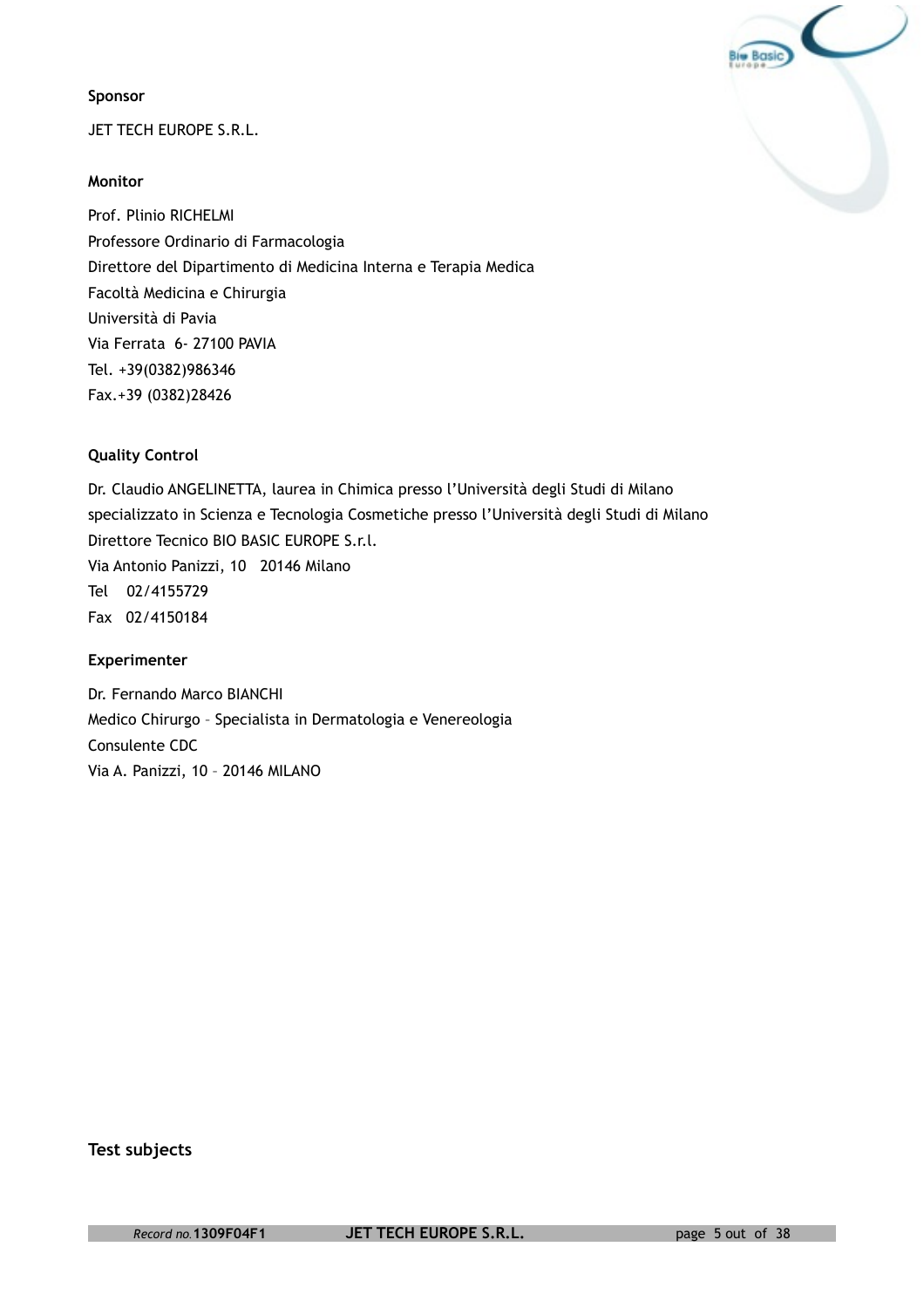

20\* female subjects, with an age between 30 and 60 years, have been selected for the test, following the undermentioned inclusion criteria:

- - good state of general health
- no dermatopathies
- no pharmacological treatment in progress
- promise not to change the usual daily routine

#### **Drop out**

- **1. Volunteer n. 6: She stopped the test at the third treatment for reasons unrelated to the treatment**
- **2. Volunteer n. 12: She stopped the test at the fifth treatment for reasons unrelated to the treatment**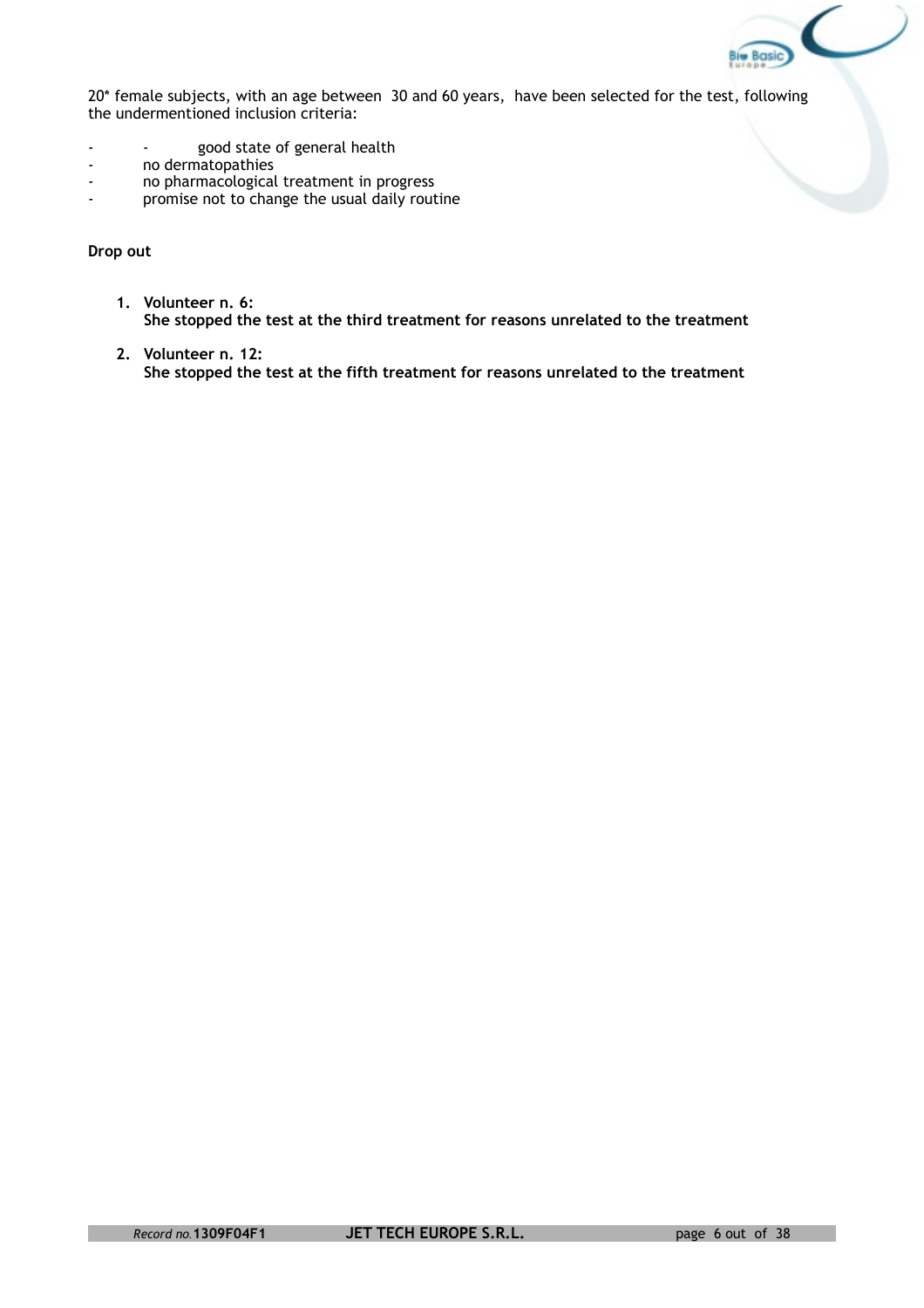# **METHOD OF EXECUTION**

The whole treatment is carried out from a professional esthetician : volunteers are exposed to a treatment in cabin twice per week, for a total of 6 treatments.

### PROCEDURE FOR EACH TREATMENT

1) Remove make-up 2) Prepare face skin Device: Mesojet Handpiece: 3 Nozzles handpiece MSJ-3N Product applied: physiological saline (sodium chloride 0,9%) Duration: 11 minutes Carry out an accurate dermabrasion of the face accelerating the physiological saline micronized drops with the device. Keep the device at a 2 cm distance from the face skin and with an inclination between 45 and 90 degrees. 3) Transdermal and painless vehiculation of the 10% BTX - NAT solution Device: Mesojet Handpiece: 3 Nozzles handpiece MSJ-3N Product applied: Time 4 Jet BTX - NAT Duration: 9 minutes Vehiculate the BTX - NAT solution accelerating the BTX - NAT solution micronized drops with the device. Keep the device at a 0.5-1 cm distance from the face skin and with an inclination between 45 and 90 degrees.

### **FORMULA**

AQUA, ACETYL HEXAPEPTIDE-3, BETAINE, SODIUM HYALURONATE, CITRIC ACID, SODIUM CITRATE, BENZOIC ACID, DEHYDROACETIC ACID

le Basic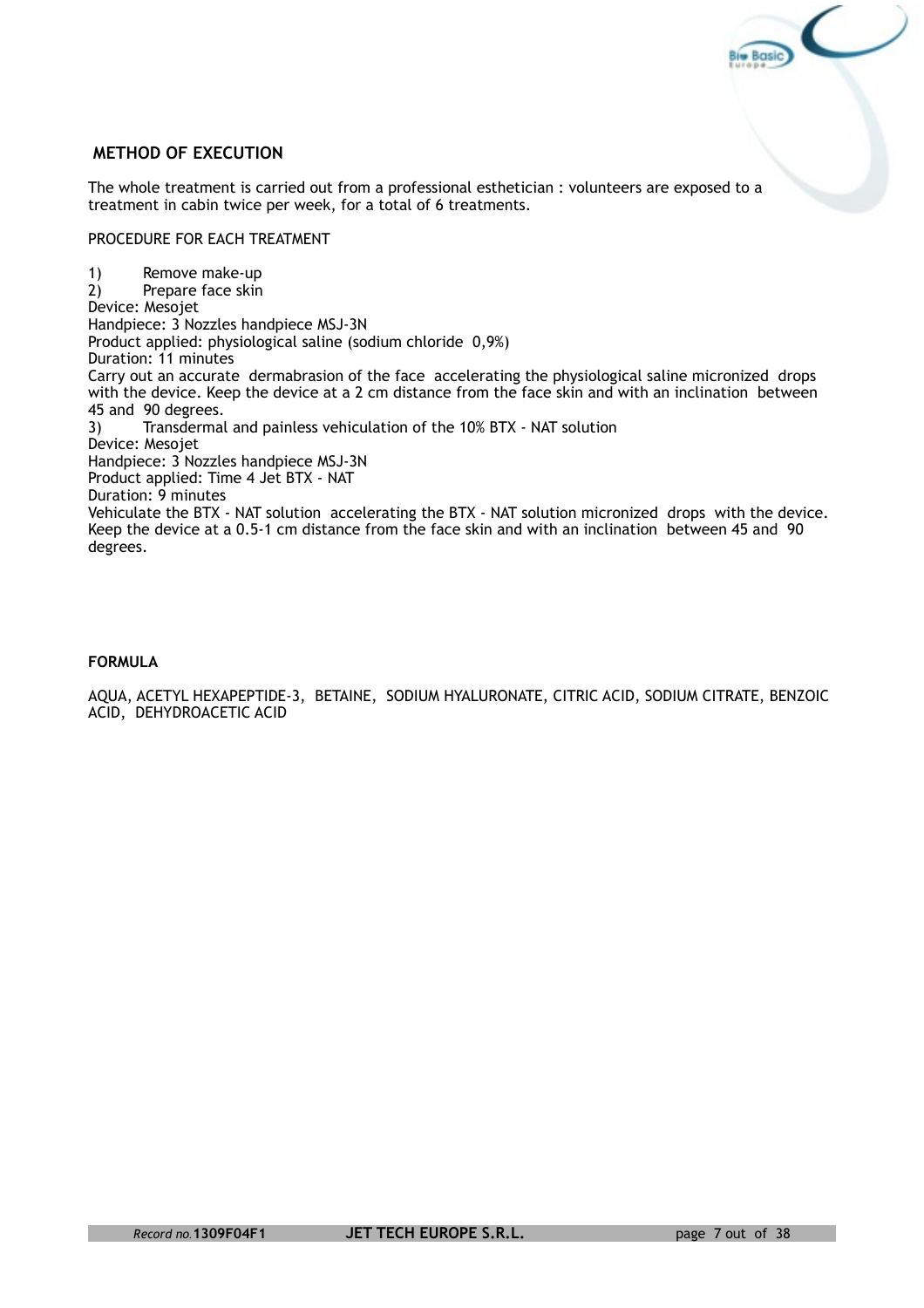

# **EXECUTION OF THE TEST**

# **INSTRUMENTAL PARAMETERS**

- **Skin elasticity and skin compactness\*** measurement are taken with the **elastometer CUTOMETER® – MPA 580** 

\* Skin elasticity was measured with CutometerÒ. Before the test, it was necessary to standardize the measuring technique, of the level (maximum 500 mBar) and of the time of suction, with subsequent release, as well as the number of repeated measurements in the same test area (maximum 9). For this research, a suction cycle of 1 second at 500 mBar followed by a releasing cycle of one second was selected.

Regarding the elastometric measurement, the skin surface was aspirated from the depression induced by the machine into the aperture of the elastometer's measuring probe.

Depth of skin penetration inside the probe was measured by an optic sensor.

Linkage to a PC allowed the data obtained to be displayed, stored and printed. Cutaneous elasticity reflects the skin's potential capacity (measured in mm) for retraction.

A graph shows the deformation curve of skin undergoing aspiration, and includes two components (see the figure).

• An elastic component (Ue), which corresponds to the part of the curve that rises rapidly, and is reversible to the deformation;

• A plastic component (Uv), which corresponds to the part of the curve that rises slowly and is not completely reversible to the deformation.

The total distension of the skin obtained at the end of an aspiration cycle is defined as skin extensibility **(Uf=R0): this parameter is a skin compactness index**

During the releasing phase, the quantity of deformation remaining in the skin can be observed (Ua-Ur=residual deformation).

**Cutaneous elasticity is defined as the ratio:**

### o **Elasticity= Ua/Uf (R2**)

Which represents the recovery degree of the maximum deformation reached, whose values range between 0 and 1 (maximum elasticity).

## - Skin **moisturization\*\*** is measured with CORNEOMETER® CM 850

\*\*Corneometry measures the electric capacity of the skin surface that is related to skin moisture: indeed both electric capacity and the conductance of biological tissue change according to the water content, i.e. they increase if the water content increases.

This instrument translates the electrical parameters in moisturization units (scale: 0÷130)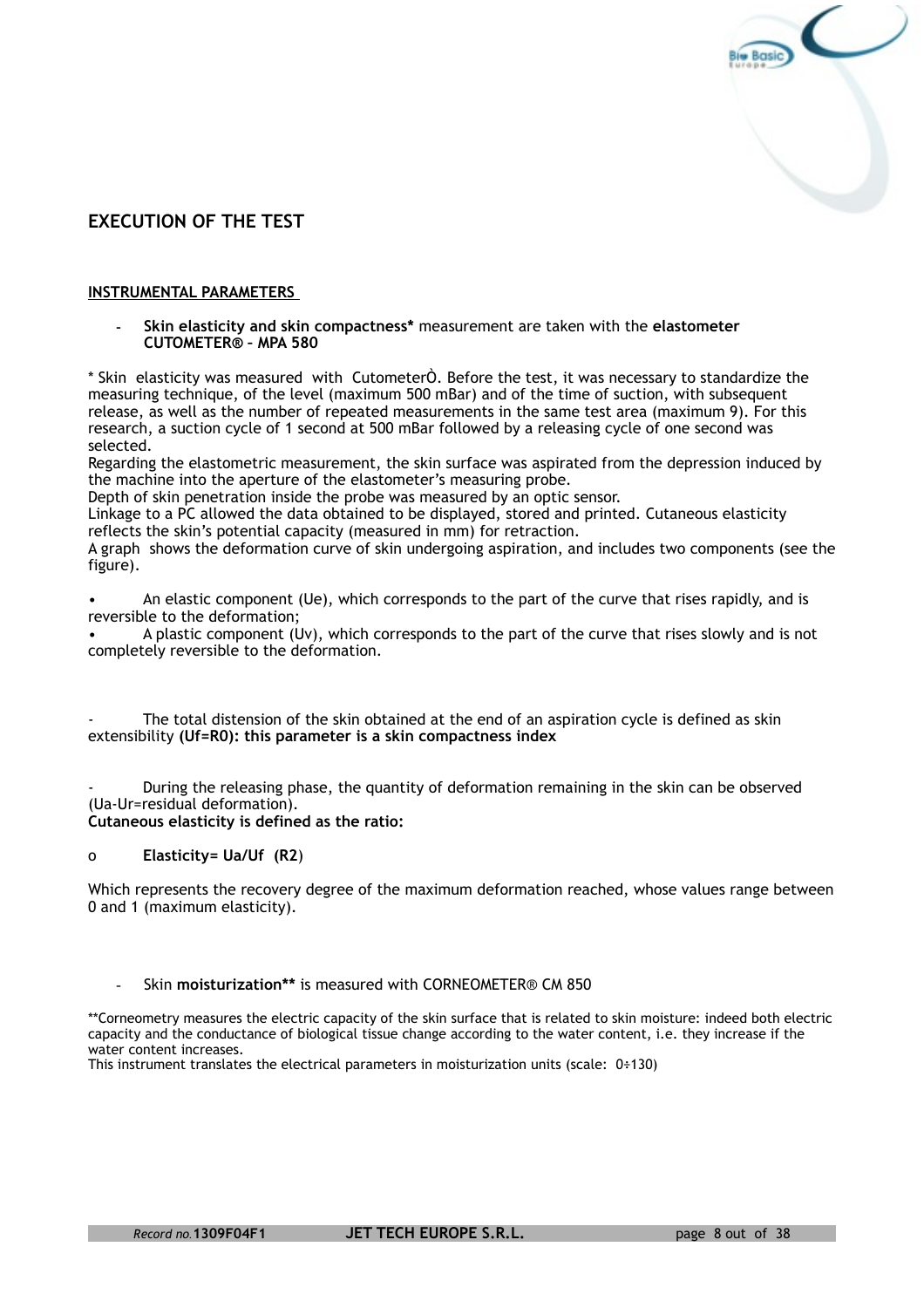

- **Wrinkles surface,depth,volume** \*\*\*studied with VisoFace Quick ® and elaborated with and elaborated with Skin Surface Analyzer SSA\*\*\*

\*\*\*Wrinkle surface (mm2) of the wrinkle Wrinkles depth (AU) of the wrinkle Wrinkle Volume (mm2xAU) of the wrinkle

# **CLINICAL PARAMETERS**

- Skin softness
- Skin smoothness
- Skin compactness
- Skin brightness
- Macro-Wrinkles variation

### The readings are taken:

- at [t0] (basal value): before the first treatment
	- at  $[t1]$ : first treatment<br>• at  $[t3]$ : third treatment
	- at  $[t3]$ : third treatment<br>• at  $[t6]$ : sixth treatment
	- at [t6]: sixth treatment

The readings are taken by the experimenter in the medical studio, then analysed and reported in a graph.

### **SELF-EVALUATION:**

Volunteers opinions are also taken at the end of the last treatment[t6]. This self-evaluation was performed according to VNS scale where 0 is the minimum value and 10 is the maximum one.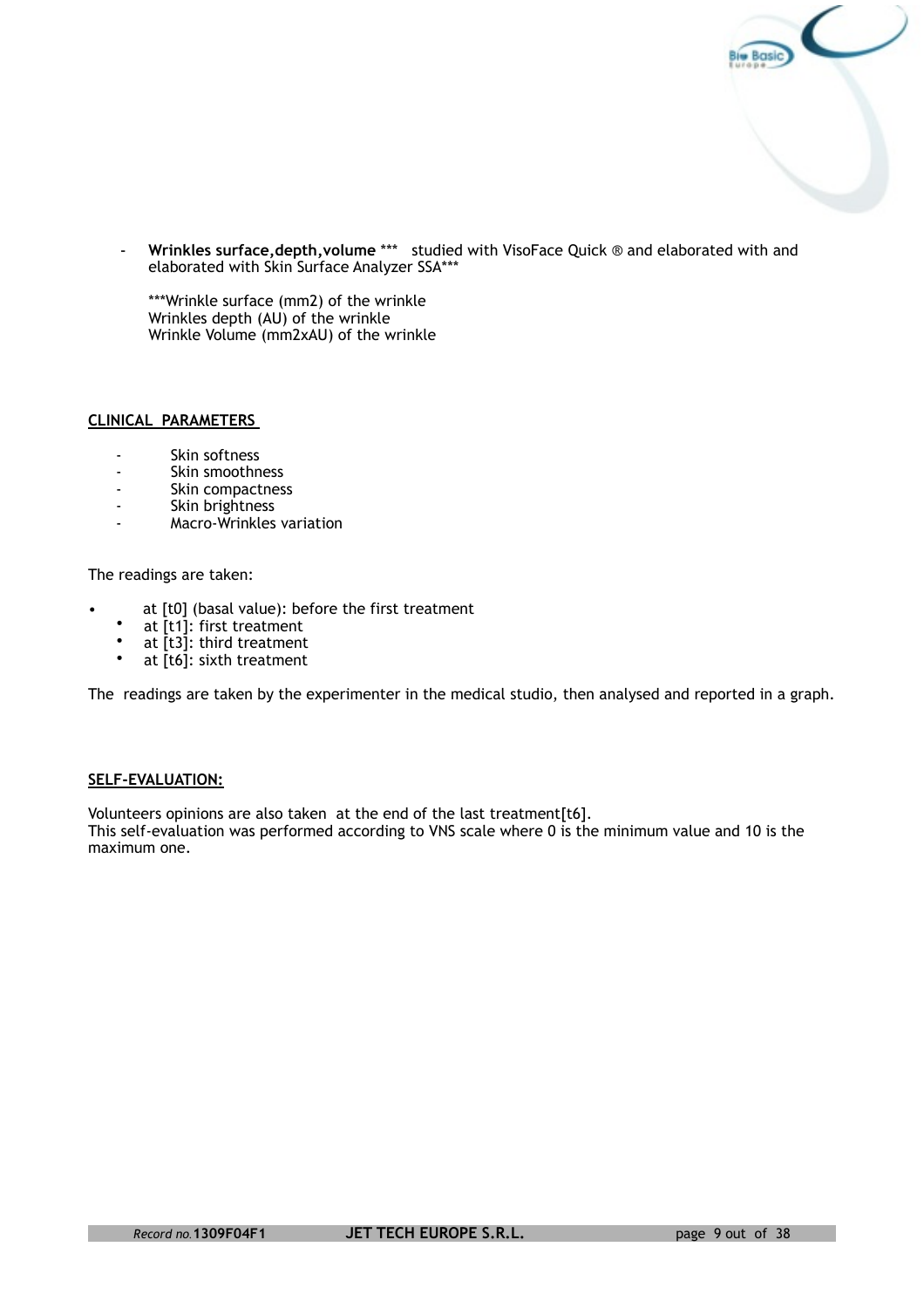|                         | Elasticità cutanea<br><b>Skin elasticity</b> |                 |                 |                 |  |  |
|-------------------------|----------------------------------------------|-----------------|-----------------|-----------------|--|--|
| Rif. Vol<br>Vol. ref    | t <sub>0</sub>                               | t 1st treatment | t 3rd treatment | t 6th treatment |  |  |
| 1                       | 0,430                                        | 0,675           | 0,657           | 0,681           |  |  |
| $\overline{2}$          | 0,624                                        | 0,500           | 0,643           | 0,708           |  |  |
| $\overline{3}$          | 0,579                                        | 0,598           | 0,787           | 0,788           |  |  |
| $\overline{4}$          | 0,605                                        | 0,659           | 0,692           | 0,685           |  |  |
| $\overline{5}$          | 0,591                                        | 0,471           | 0,585           | 0,606           |  |  |
| $\overline{7}$          | 0,612                                        | 0,672           | 0,663           | 0,682           |  |  |
| $\overline{8}$          | 0,756                                        | 0,800           | 0,782           | 0,763           |  |  |
| $\overline{9}$          | 0,625                                        | 0,684           | 0,761           | 0,745           |  |  |
| $\overline{10}$         | 0,724                                        | 0,783           | 0,772           | 0,787           |  |  |
| $\overline{11}$         | 0,463                                        | 0,586           | 0,563           | 0,610           |  |  |
| $\overline{13}$         | 0,460                                        | 0,514           | 0,538           | 0,590           |  |  |
| $\overline{14}$         | 0,703                                        | 0,707           | 0,715           | 0,745           |  |  |
| $\overline{15}$         | 0,706                                        | 0,725           | 0,791           | 0,841           |  |  |
| $\overline{16}$         | 0,607                                        | 0,693           | 0,658           | 0,670           |  |  |
| $\overline{17}$         | 0,483                                        | 0,576           | 0,606           | 0,618           |  |  |
| 18                      | 0,541                                        | 0,591           | 0,601           | 0,620           |  |  |
| $\overline{19}$         | 0,514                                        | 0,553           | 0,562           | 0,579           |  |  |
| $\overline{\mathbf{z}}$ | 0,415                                        | 0,418           | 0,439           | 0,551           |  |  |
| Media Average           | 0,580                                        | 0,623           | 0,656           | 0,682           |  |  |
| Dev. STD                | 0,103513501                                  | 0,106248181     | 0,099905398     | 0,083378302     |  |  |
| Test t student          | sign 95% (val.<br>est.<br>$+2,110$           | 1,220170026     | 2,251812815     | 3,246382555     |  |  |
|                         |                                              | <b>NO</b>       | <b>YES</b>      | <b>YES</b>      |  |  |

Skin elasticity improves of 18% after 6<sup>th</sup> treatments (statistically significant)

**Bie Basic**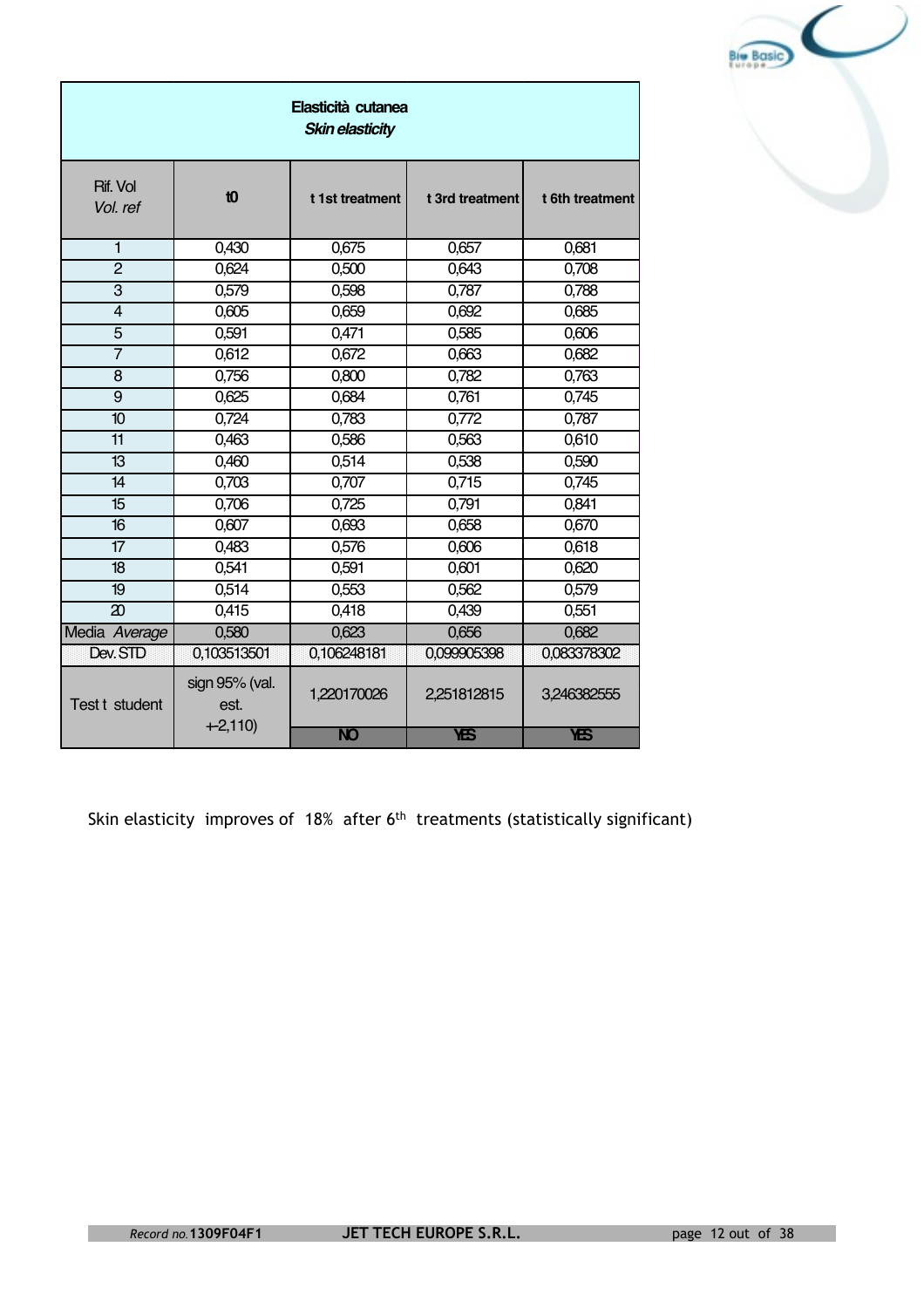

| Compattezza cutanea<br>Skin compactness |                                    |                    |                    |                    |  |  |
|-----------------------------------------|------------------------------------|--------------------|--------------------|--------------------|--|--|
| Rif. Vol<br>Vol. ref                    | t <sub>0</sub>                     | t 1st<br>treatment | t 3rd<br>treatment | t 6th<br>treatment |  |  |
| 1                                       | 0,228                              | 0,197              | 0,187              | 0,160              |  |  |
| $\overline{2}$                          | 0,201                              | 0,195              | 0,184              | 0,157              |  |  |
| $\overline{3}$                          | 0,291                              | 0,285              | 0,267              | 0,254              |  |  |
| $\overline{4}$                          | 0,223                              | 0,202              | 0,190              | 0,145              |  |  |
| $\overline{5}$                          | 0,255                              | 0,261              | 0,223              | 0,236              |  |  |
| $\overline{7}$                          | 0,186                              | 0,157              | 0,140              | 0,118              |  |  |
| $\overline{8}$                          | 0,131                              | 0,152              | 0,124              | 0,118              |  |  |
| 9                                       | 0,255                              | 0,209              | 0,211              | 0,223              |  |  |
| $\overline{10}$                         | 0,195                              | 0,191              | 0,185              | 0,141              |  |  |
| $\overline{11}$                         | 0,241                              | 0,228              | 0,225              | 0,199              |  |  |
| $\overline{13}$                         | 0,197                              | 0,201              | 0,163              | 0,153              |  |  |
| $\overline{14}$                         | 0,185                              | 0,171              | 0,180              | 0,165              |  |  |
| $\overline{15}$                         | 0,198                              | 0,182              | 0,180              | 0,161              |  |  |
| $\overline{16}$                         | 0,282                              | 0,251              | 0,263              | 0,266              |  |  |
| $\overline{17}$                         | 0,393                              | 0,382              | 0,324              | 0,332              |  |  |
| $\overline{18}$                         | 0,179                              | 0,151              | 0,138              | 0,145              |  |  |
| 19                                      | 0,258                              | 0,246              | 0,221              | 0,217              |  |  |
| $\overline{\textbf{z}}$                 | 0,287                              | 0,294              | 0,294              | 0,183              |  |  |
| Media Average                           | 0,233                              | 0,220              | 0,206              | 0,187              |  |  |
| Dev. STD                                | 0,05885201                         | 0,05907404         | 0,05422204         | 0,05719948         |  |  |
| Test t student                          | sign 95%<br>(val. est.<br>$+2,110$ | $-0,6501238$       | $-1,43149$         | $-2,3320616$       |  |  |
|                                         |                                    | <b>NO</b>          | <b>NO</b>          | <b>YES</b>         |  |  |

Skin compactness improves of  $19\%$  after  $6<sup>th</sup>$  treatments (statistically significant)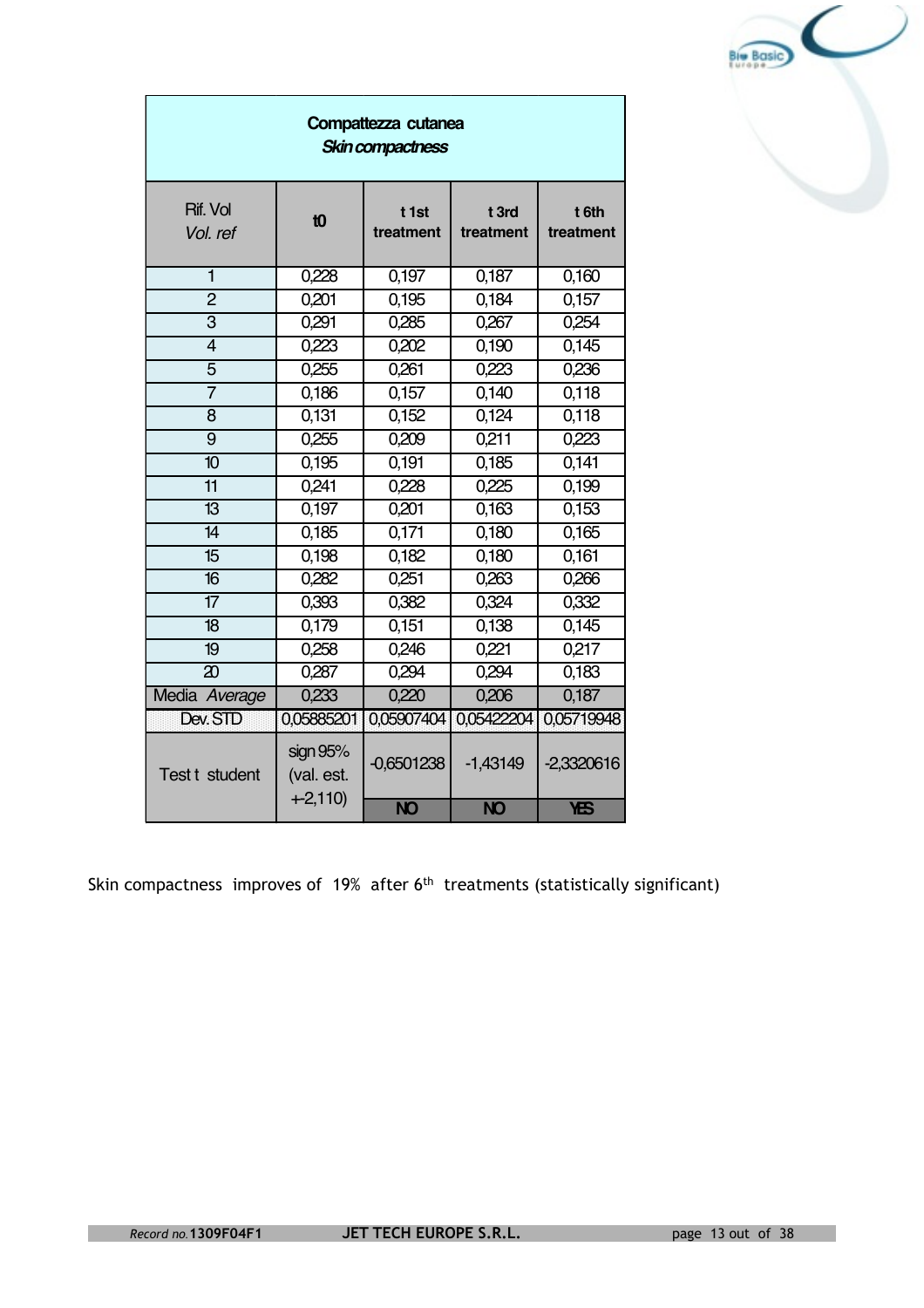| <b>Skin moisturization</b> |                                    |                 |                 |                 |  |
|----------------------------|------------------------------------|-----------------|-----------------|-----------------|--|
| Vol. ref                   | t <sub>0</sub>                     | t 1st treatment | t 3rd treatment | t 6th treatment |  |
| 1                          | 52,300                             | 54,400          | 51,800          | 58,800          |  |
| $\overline{2}$             | 49,900                             | 54,600          | 57,200          | 58,600          |  |
| 3                          | 50,300                             | 59,400          | 56,900          | 58,100          |  |
| 4                          | 46,600                             | 49,400          | 53,200          | 55,100          |  |
| 5                          | 61,900                             | 70,300          | 65,700          | 67,500          |  |
| $\overline{7}$             | 46,800                             | 55,600          | 54,200          | 58,100          |  |
| $\overline{8}$             | 55,800                             | 64,400          | 65,800          | 60,700          |  |
| $\overline{9}$             | 56,800                             | 60,500          | 65,000          | 59,100          |  |
| $\overline{10}$            | 53,100                             | 63,800          | 62,400          | 60,600          |  |
| 11                         | 57,300                             | 64,400          | 67,000          | 70,500          |  |
| $\overline{13}$            | 57,200                             | 63,300          | 68,400          | 64,600          |  |
| $\overline{14}$            | 39,800                             | 43,500          | 44,100          | 48,500          |  |
| $\overline{15}$            | 48,400                             | 50,100          | 53,200          | 56,100          |  |
| $\overline{16}$            | 46,000                             | 58,300          | 57,200          | 58,100          |  |
| $\overline{17}$            | 49,400                             | 46,800          | 53,200          | 52,000          |  |
| $\overline{18}$            | 48,100                             | 53,900          | 59,800          | 50,200          |  |
| 19                         | 46,300                             | 50,100          | 52,700          | 52,900          |  |
| $\overline{\mathcal{D}}$   | 52,500                             | 53,500          | 52,700          | 55,100          |  |
| Average                    | 51,028                             | 56,461          | 57,806          | 58,033          |  |
| Dev. STD                   | 5,373771329                        | 7,122552326     | 6,660195389     | 5,635287977     |  |
| Test t student             | sign 95% (val.<br>est.<br>$+2,110$ | 2,583591114     | 3,360178852     | 3,81699088      |  |
|                            |                                    | <b>YES</b>      | yes             | yes             |  |

Skin moisturization improves of 14% after 6 treatments (statistically significant)

**Bio Basic**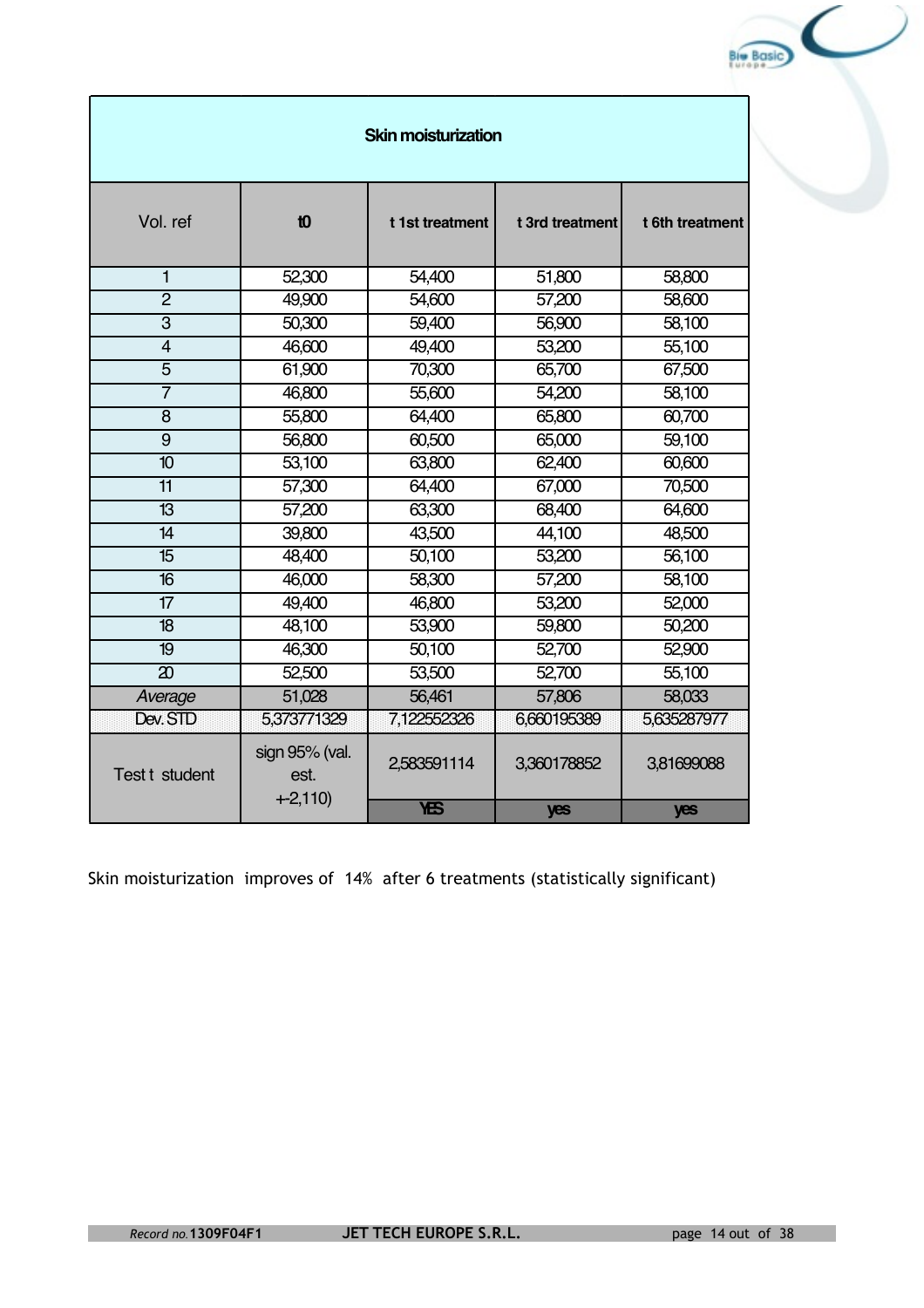

| PROFONDITA' DELLE RUGHE - WRINKLES DEPTH(au) |                                    |                 |                 |                 |  |  |
|----------------------------------------------|------------------------------------|-----------------|-----------------|-----------------|--|--|
| Rif. Vol<br>Vol. ref                         | t <sub>0</sub>                     | t 1st treatment | t 3rd treatment | t 6th treatment |  |  |
| $\mathbf{1}$                                 | 16,190                             | 16,082          | 15,336          | 14,440          |  |  |
| $\overline{2}$                               | 14,420                             | 13,930          | 13,170          | 11,250          |  |  |
| $\overline{3}$                               | 15,260                             | 15,020          | 14,820          | 13,850          |  |  |
| $\overline{4}$                               | 13,240                             | 13,005          | 12,180          | 12,250          |  |  |
| 5                                            | 15,950                             | 15,620          | 14,600          | 14,514          |  |  |
| $\overline{7}$                               | 11,580                             | 11,320          | 11,080          | 9,780           |  |  |
| 8                                            | 14,530                             | 14,310          | 12,910          | 12,780          |  |  |
| $\overline{9}$                               | 17,950                             | 17,620          | 16,600          | 16,514          |  |  |
| $\overline{10}$                              | 13,560                             | 13,330          | 13,240          | 13,010          |  |  |
| 11                                           | 13,120                             | 12,740          | 12,050          | 11,420          |  |  |
| $\overline{13}$                              | 14,940                             | 14,610          | 13,860          | 11,950          |  |  |
| 14                                           | 11,030                             | 10,750          | 10,850          | 10,910          |  |  |
| $\overline{15}$                              | 11,530                             | 11,260          | 11,040          | 10,750          |  |  |
| 16                                           | 12,930                             | 12,540          | 12,170          | 12,050          |  |  |
| 17                                           | 14,180                             | 12,850          | 12,780          | 12,662          |  |  |
| 18                                           | 11,580                             | 10,990          | 10,600          | 10,100          |  |  |
| $\overline{19}$                              | 12,200                             | 11,680          | 11,870          | 11,620          |  |  |
| $\infty$                                     | 11,270                             | 11,170          | 11,070          | 9,620           |  |  |
| Media Average                                | 13,637                             | 13,268          | 12,790          | 12,193          |  |  |
| Dev. STD                                     | 1,952431365                        | 1,972175695     | 1,707366634     | 1,807411166     |  |  |
| Test t student                               | sign 95% (val.<br>est.<br>$+2,110$ | -0,563361373    | -1,384408031    | -2,302462454    |  |  |
|                                              |                                    | $\overline{3}$  | $\mathbf{no}$   | <b>si/yes</b>   |  |  |

Wrinkles depth decreases of 11% after 6 treatments (statistically significant)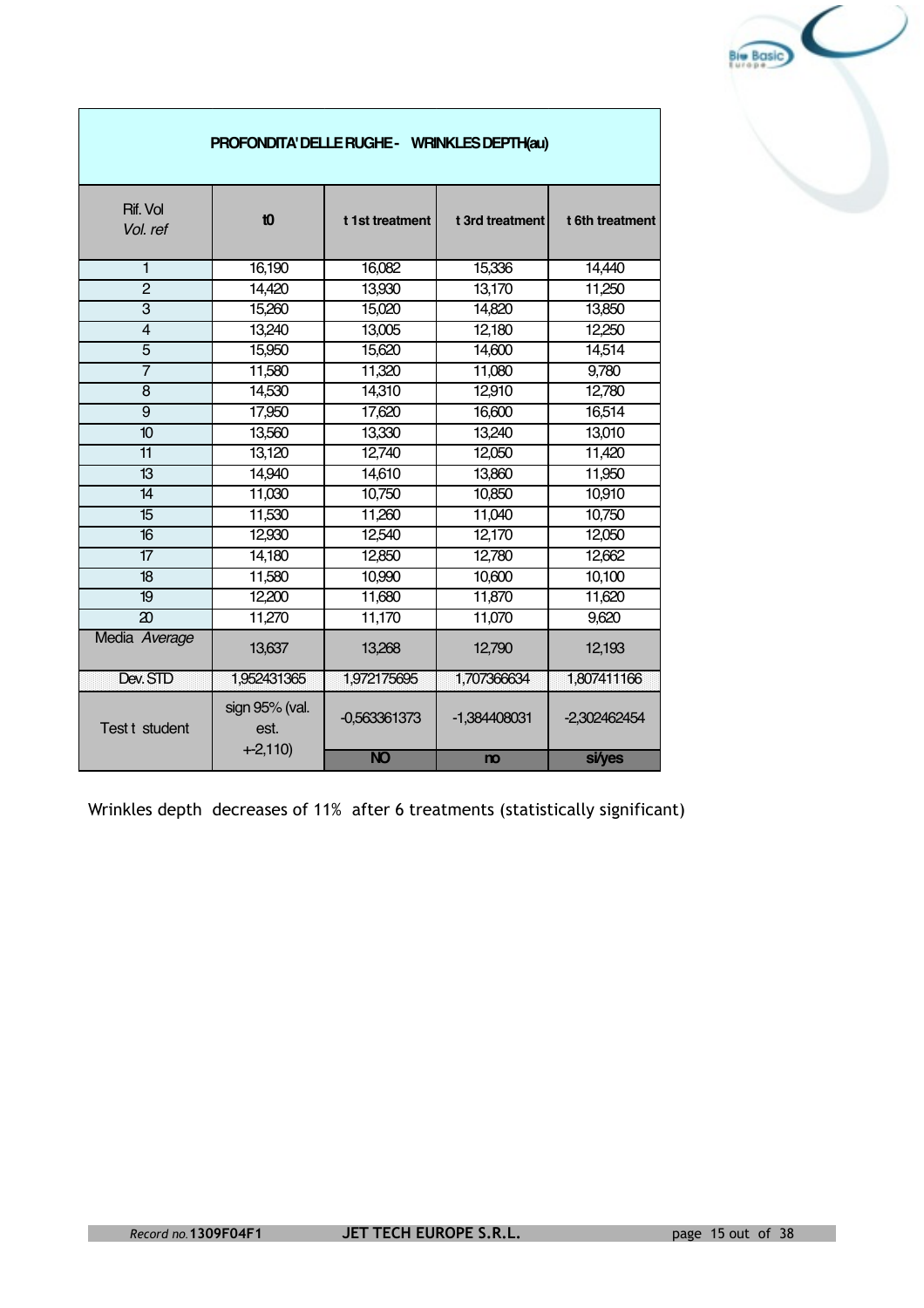| <b>VOLUME DELLE RUGHE - WRINKLES VOLUME (au x</b><br>mm2) |                                    |            |               |            |
|-----------------------------------------------------------|------------------------------------|------------|---------------|------------|
| Panellist code                                            | t <sub>0</sub>                     | t1         | t3            | t6         |
| 1                                                         | 0,44                               | 0,49       | 0,44          | 0,34       |
| $\overline{2}$                                            | 0,44                               | 0,39       | 0,34          | 0,27       |
| 3                                                         | 0,65                               | 0,60       | 0,59          | 0,53       |
| 4                                                         | 0,50                               | 0,49       | 0,43          | 0,43       |
| 5                                                         | 0,55                               | 0,55       | 0,49          | 0,45       |
| 7                                                         | 0,45                               | 0,42       | 0,39          | 0,32       |
| $\overline{8}$                                            | 0,56                               | 0,55       | 0,43          | 0,41       |
| 9                                                         | 0,88                               | 0,87       | 0,77          | 0,73       |
| $\overline{10}$                                           | 0,67                               | 0,62       | 0,59          | 0,57       |
| $\overline{11}$                                           | 0,46                               | 0,43       | 0,38          | 0,33       |
| $\overline{13}$                                           | 0,70                               | 0,65       | 0,59          | 0,47       |
| 14                                                        | 0,56                               | 0,53       | 0,50          | 0,48       |
| $\overline{15}$                                           | 0,49                               | 0,44       | 0,42          | 0,42       |
| 16                                                        | 0,76                               | 0,67       | 0,61          | 0,62       |
| $\overline{17}$                                           | 0,85                               | 0,77       | 0,72          | 0,69       |
| 18                                                        | 0,51                               | 0,48       | 0,45          | 0,41       |
| $\overline{19}$                                           | 0,41                               | 0,39       | 0,35          | 0,32       |
| $\boldsymbol{\mathfrak{D}}$                               | 0,45                               | 0,44       | 0,38          | 0,33       |
| <b>Media</b><br>Average                                   | 0,574                              | 0,542      | 0,493         | 0,451      |
| Dev. STD                                                  | 0,143911                           | 0,132358   | 0,124809      | 0,131855   |
| Test t student                                            | sign 95%<br>(val. est.<br>$+2,110$ | $-0,69625$ | $-1,80469$    | $-2,67133$ |
|                                                           |                                    | <b>NO</b>  | $\mathbf{no}$ | yes        |

Wrinkles volume decreases of 21% after 6 treatments ( statistically significant)

**Bie Basic**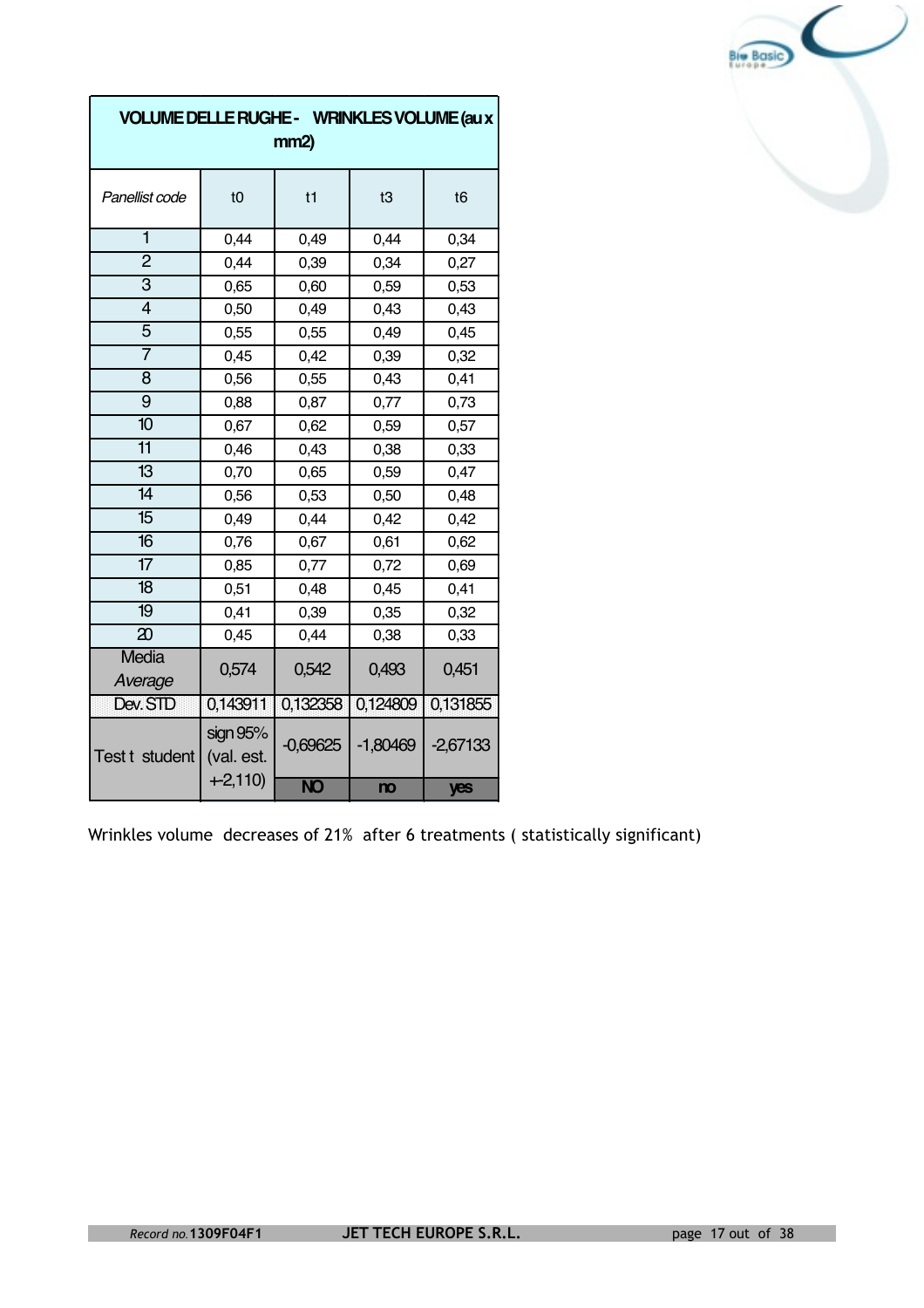| Compattezza cutanea<br><b>Skin compactness</b>                                                                              |                                                                                                                                                                                                                                                        |                                                       |                                |                        |  |
|-----------------------------------------------------------------------------------------------------------------------------|--------------------------------------------------------------------------------------------------------------------------------------------------------------------------------------------------------------------------------------------------------|-------------------------------------------------------|--------------------------------|------------------------|--|
| Panellist code                                                                                                              | t <sub>0</sub>                                                                                                                                                                                                                                         | t1 - 1st treatment                                    | t <sub>3</sub> - 3rd treatment | t6 - 6th treatment     |  |
| $\mathbf{1}$                                                                                                                | Insufficiente/Insufficient                                                                                                                                                                                                                             | Insufficiente/Insufficient                            | Sufficiente/Sufficient         | Discreto/Fairly good   |  |
| $\overline{2}$                                                                                                              | Discreto/Fairly good                                                                                                                                                                                                                                   | Discreto/Fairly good                                  | Discreto/Fairly good           | Buono/Good             |  |
| 3                                                                                                                           | Discreto/Fairly good                                                                                                                                                                                                                                   | Discreto/Fairly good                                  | Discreto/Fairly good           | Discreto/Fairly good   |  |
| $\overline{4}$                                                                                                              | Discreto/Fairly good                                                                                                                                                                                                                                   | Discreto/Fairly good                                  | Buono/Good                     | Ottimo/very good       |  |
| 5                                                                                                                           | Sufficiente/Sufficient                                                                                                                                                                                                                                 | Sufficiente/Sufficient                                | Discreto/Fairly good           | Discreto/Fairly good   |  |
| $\overline{7}$                                                                                                              | Discreto/Fairly good                                                                                                                                                                                                                                   | Discreto/Fairly good                                  | Buono/Good                     | Buono/Good             |  |
| 8                                                                                                                           | Discreto/Fairly good                                                                                                                                                                                                                                   | Discreto/Fairly good                                  | Discreto/Fairly good           | Discreto/Fairly good   |  |
| 9                                                                                                                           | Sufficiente/Sufficient                                                                                                                                                                                                                                 | Discreto/Fairly good                                  | Buono/Good                     | Buono/Good             |  |
| 10                                                                                                                          | Discreto/Fairly good                                                                                                                                                                                                                                   | Discreto/Fairly good                                  | Discreto/Fairly good           | Buono/Good             |  |
| 11                                                                                                                          | Sufficiente/Sufficient                                                                                                                                                                                                                                 | Sufficiente/Sufficient                                | Discreto/Fairly good           | Buono/Good             |  |
| 13                                                                                                                          | Sufficiente/Sufficient                                                                                                                                                                                                                                 | Sufficiente/Sufficient                                | Buono/Good                     | Buono/Good             |  |
| 14                                                                                                                          | Discreto/Fairly good                                                                                                                                                                                                                                   | Discreto/Fairly good                                  | Discreto/Fairly good           | Discreto/Fairly good   |  |
| 15                                                                                                                          | Discreto/Fairly good                                                                                                                                                                                                                                   | Discreto/Fairly good                                  | Discreto/Fairly good           | Ottimo/very good       |  |
| 16                                                                                                                          | Sufficiente/Sufficient                                                                                                                                                                                                                                 | Sufficiente/Sufficient                                | Sufficiente/Sufficient         | Sufficiente/Sufficient |  |
| 17                                                                                                                          | Insufficiente/Insufficient                                                                                                                                                                                                                             | Sufficiente/Sufficient                                | Discreto/Fairly good           | Discreto/Fairly good   |  |
| 18                                                                                                                          | Sufficiente/Sufficient                                                                                                                                                                                                                                 | Sufficiente/Sufficient                                | Buono/Good                     | Buono/Good             |  |
| 19                                                                                                                          | Sufficiente/Sufficient                                                                                                                                                                                                                                 | Sufficiente/Sufficient                                | Buono/Good                     | Buono/Good             |  |
| 20                                                                                                                          |                                                                                                                                                                                                                                                        | Insufficiente/Insufficient Insufficiente/Insufficient | Insufficiente/Insufficient     | Buono/Good             |  |
|                                                                                                                             |                                                                                                                                                                                                                                                        |                                                       |                                |                        |  |
|                                                                                                                             |                                                                                                                                                                                                                                                        | <b>STATISTICAL ANALISYS</b>                           |                                |                        |  |
|                                                                                                                             | The Friedman Test allows the statistical analysis of non parametric data. (Cosmetic news, 130, January/February (30-32).<br>A score between 1-5 is given to the experimenter evaluations (Insufficient, Sufficient, Fairly good, Good, Very good). For |                                                       |                                |                        |  |
| each period average values are calculated. The test is significant if the average differences are bigger than the threshold |                                                                                                                                                                                                                                                        |                                                       |                                |                        |  |
| value (Interval Confidence 95%)                                                                                             |                                                                                                                                                                                                                                                        |                                                       |                                |                        |  |
|                                                                                                                             |                                                                                                                                                                                                                                                        | <b>ANALISISTATISTICA</b>                              |                                |                        |  |
|                                                                                                                             | Per la valutazione statistica di dati non parametrici (scores) non indipendenti si è utilizzato il Test di Friedman (Cosmetic                                                                                                                          |                                                       |                                |                        |  |
| news, 130, January/February (30-32)). Ad ogni giudizio dello sperimentatore (Insufficiente, Sufficiente, Discreto, Buono,   |                                                                                                                                                                                                                                                        |                                                       |                                |                        |  |
|                                                                                                                             | Ottimo) viene assegnato un punteggio da 1 a 5. Per ogni intervallo di tempo si sommano i punteggi attribuiti ad ogni                                                                                                                                   |                                                       |                                |                        |  |
|                                                                                                                             | singolo volontario e si calcolano le relative medie. A questo punto si valutano le differenze tra le diverse medie. Le                                                                                                                                 |                                                       |                                |                        |  |

variazioni tra le medie risultano essere significative se superano il valore soglia definito (Intervallo di confidenza 95%).

|      | $ t1-t0 $ | $It3-101$ | $It6-101$ |
|------|-----------|-----------|-----------|
| 1,14 | U.TT      | 0,83      | 1.39      |
|      | <b>NO</b> | mo        | SI'/YES   |

Skin

15

**Bie Basic** 

compactness improves in the 77.7% of the panellists after the 6 treatment (statistically significant)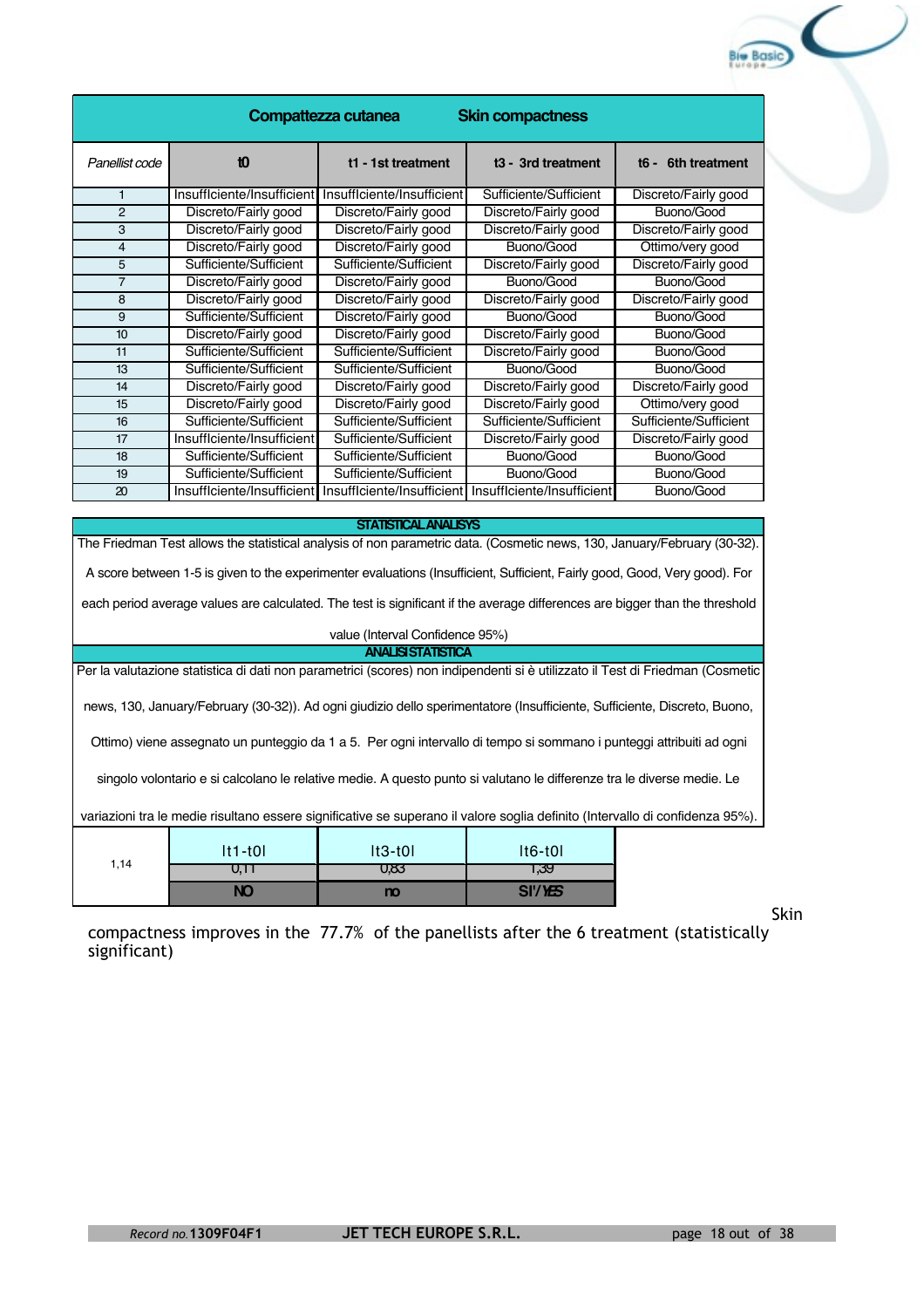| Panellist code<br>t <sub>0</sub><br>t1 - 1st treatment<br>t <sub>3</sub> - 3rd treatment<br>t6 - 6th treatment<br>T<br>Leggera/Slight<br>Discreta/Fairly good<br>Discreta/Fairly good<br>Buona/Good<br>2<br>Leggera/Slight<br>Discreta/Fairly good<br>Discreta/Fairly good<br>Buona/Good<br>З<br>Discreta/Fairly good<br>Buona/Good<br>Buona/Good<br>Buona/Good<br>4<br>Leggera/Slight<br>Discreta/Fairly good<br>Discreta/Fairly good<br>Buona/Good<br>5<br>Leggera/Slight<br>Discreta/Fairly good<br>Discreta/Fairly good<br>Buona/Good<br>7<br>Discreta/Fairly good<br>Discreta/Fairly good<br>Buona/Good<br>Ottima/very good<br>8<br>Buona/Good<br>Leggera/Slight<br>Discreta/Fairly good<br>Discreta/Fairly good<br>पु<br>Leggera/Slight<br>Discreta/Fairly good<br>Discreta/Fairly good<br>Buona/Good<br>10<br>Discreta/Fairly good<br>Leggera/Slight<br>Discreta/Fairly good<br>Buona/Good<br>11<br>Discreta/Fairly good<br>Discreta/Fairly good<br>Buona/Good<br>Buona/Good<br>13<br>Leggera/Slight<br>Leggera/Slight<br>Discreta/Fairly good<br>Discreta/Fairly good<br>14<br>Buona/Good<br>Leggera/Slight<br>Leggera/Slight<br>Discreta/Fairly good<br>15<br>Nessuna/Absent<br>Discreta/Fairly good<br>Leggera/Slight<br>Discreta/Fairly good<br>16<br>Nessuna/Absent<br>Leggera/Slight<br>Leggera/Slight<br>Leggera/Slight<br>17<br>Discreta/Fairly good<br>Discreta/Fairly good<br>Discreta/Fairly good<br>Leggera/Slight<br>18<br>Leggera/Slight<br>Discreta/Fairly good<br>Discreta/Fairly good<br>Discreta/Fairly good<br>19<br>Discreta/Fairly good<br>Nessuna/Absent<br>Leggera/Slight<br>Discreta/Fairly good<br>ΈŪ<br>Buona/Good<br>Buona/Good<br>Leggera/Slight<br>Discreta/Fairly good<br><b>STATISTICAL ANALISYS</b><br>The Friedman Test allows the statistical analysis of non parametric data. (Cosmetic news, 130, January/February (30-32).<br>A score between 1-5 is given to the experimenter evaluations (Variation:Absent,Slight, Fairly good, Good, Very good).<br>(to=1)For each period average values are calculated. The test is significant if the average differences are bigger than the<br>threshold value (Interval Confidence 95%)<br><b>ANALISI STATISTICA</b><br>news, 130, January/February (30-32)). Ad ogni giudizio dello sperimentatore (Variazione: Nessuna, leggara, Discreta,<br>Buona, Ottima) viene assegnato un punteggio da 1 a 5 . (to=1) Per ogni intervallo di tempo si sommano i punteggi<br>attribuiti ad ogni singolo volontario e si calcolano le relative medie. A questo punto si valutano le differenze tra le<br>confidenza 95%).<br>$ t1-t0 $<br>$It3-t01$<br>$It6-t01$<br>1,14<br>1,17<br>1,67<br>SI'/YES<br>SI'/YES<br><b>NO</b> | Luminosità cutanea<br><b>Skin brightness</b>                                                                                  |  |  |  |  |  |
|-------------------------------------------------------------------------------------------------------------------------------------------------------------------------------------------------------------------------------------------------------------------------------------------------------------------------------------------------------------------------------------------------------------------------------------------------------------------------------------------------------------------------------------------------------------------------------------------------------------------------------------------------------------------------------------------------------------------------------------------------------------------------------------------------------------------------------------------------------------------------------------------------------------------------------------------------------------------------------------------------------------------------------------------------------------------------------------------------------------------------------------------------------------------------------------------------------------------------------------------------------------------------------------------------------------------------------------------------------------------------------------------------------------------------------------------------------------------------------------------------------------------------------------------------------------------------------------------------------------------------------------------------------------------------------------------------------------------------------------------------------------------------------------------------------------------------------------------------------------------------------------------------------------------------------------------------------------------------------------------------------------------------------------------------------------------------------------------------------------------------------------------------------------------------------------------------------------------------------------------------------------------------------------------------------------------------------------------------------------------------------------------------------------------------------------------------------------------------------------------------------------------------------------------------------------------------------------------------------------------------------------------------------------------------------------------------------|-------------------------------------------------------------------------------------------------------------------------------|--|--|--|--|--|
|                                                                                                                                                                                                                                                                                                                                                                                                                                                                                                                                                                                                                                                                                                                                                                                                                                                                                                                                                                                                                                                                                                                                                                                                                                                                                                                                                                                                                                                                                                                                                                                                                                                                                                                                                                                                                                                                                                                                                                                                                                                                                                                                                                                                                                                                                                                                                                                                                                                                                                                                                                                                                                                                                                       |                                                                                                                               |  |  |  |  |  |
|                                                                                                                                                                                                                                                                                                                                                                                                                                                                                                                                                                                                                                                                                                                                                                                                                                                                                                                                                                                                                                                                                                                                                                                                                                                                                                                                                                                                                                                                                                                                                                                                                                                                                                                                                                                                                                                                                                                                                                                                                                                                                                                                                                                                                                                                                                                                                                                                                                                                                                                                                                                                                                                                                                       |                                                                                                                               |  |  |  |  |  |
|                                                                                                                                                                                                                                                                                                                                                                                                                                                                                                                                                                                                                                                                                                                                                                                                                                                                                                                                                                                                                                                                                                                                                                                                                                                                                                                                                                                                                                                                                                                                                                                                                                                                                                                                                                                                                                                                                                                                                                                                                                                                                                                                                                                                                                                                                                                                                                                                                                                                                                                                                                                                                                                                                                       |                                                                                                                               |  |  |  |  |  |
|                                                                                                                                                                                                                                                                                                                                                                                                                                                                                                                                                                                                                                                                                                                                                                                                                                                                                                                                                                                                                                                                                                                                                                                                                                                                                                                                                                                                                                                                                                                                                                                                                                                                                                                                                                                                                                                                                                                                                                                                                                                                                                                                                                                                                                                                                                                                                                                                                                                                                                                                                                                                                                                                                                       |                                                                                                                               |  |  |  |  |  |
|                                                                                                                                                                                                                                                                                                                                                                                                                                                                                                                                                                                                                                                                                                                                                                                                                                                                                                                                                                                                                                                                                                                                                                                                                                                                                                                                                                                                                                                                                                                                                                                                                                                                                                                                                                                                                                                                                                                                                                                                                                                                                                                                                                                                                                                                                                                                                                                                                                                                                                                                                                                                                                                                                                       |                                                                                                                               |  |  |  |  |  |
|                                                                                                                                                                                                                                                                                                                                                                                                                                                                                                                                                                                                                                                                                                                                                                                                                                                                                                                                                                                                                                                                                                                                                                                                                                                                                                                                                                                                                                                                                                                                                                                                                                                                                                                                                                                                                                                                                                                                                                                                                                                                                                                                                                                                                                                                                                                                                                                                                                                                                                                                                                                                                                                                                                       |                                                                                                                               |  |  |  |  |  |
|                                                                                                                                                                                                                                                                                                                                                                                                                                                                                                                                                                                                                                                                                                                                                                                                                                                                                                                                                                                                                                                                                                                                                                                                                                                                                                                                                                                                                                                                                                                                                                                                                                                                                                                                                                                                                                                                                                                                                                                                                                                                                                                                                                                                                                                                                                                                                                                                                                                                                                                                                                                                                                                                                                       |                                                                                                                               |  |  |  |  |  |
|                                                                                                                                                                                                                                                                                                                                                                                                                                                                                                                                                                                                                                                                                                                                                                                                                                                                                                                                                                                                                                                                                                                                                                                                                                                                                                                                                                                                                                                                                                                                                                                                                                                                                                                                                                                                                                                                                                                                                                                                                                                                                                                                                                                                                                                                                                                                                                                                                                                                                                                                                                                                                                                                                                       |                                                                                                                               |  |  |  |  |  |
|                                                                                                                                                                                                                                                                                                                                                                                                                                                                                                                                                                                                                                                                                                                                                                                                                                                                                                                                                                                                                                                                                                                                                                                                                                                                                                                                                                                                                                                                                                                                                                                                                                                                                                                                                                                                                                                                                                                                                                                                                                                                                                                                                                                                                                                                                                                                                                                                                                                                                                                                                                                                                                                                                                       |                                                                                                                               |  |  |  |  |  |
|                                                                                                                                                                                                                                                                                                                                                                                                                                                                                                                                                                                                                                                                                                                                                                                                                                                                                                                                                                                                                                                                                                                                                                                                                                                                                                                                                                                                                                                                                                                                                                                                                                                                                                                                                                                                                                                                                                                                                                                                                                                                                                                                                                                                                                                                                                                                                                                                                                                                                                                                                                                                                                                                                                       |                                                                                                                               |  |  |  |  |  |
|                                                                                                                                                                                                                                                                                                                                                                                                                                                                                                                                                                                                                                                                                                                                                                                                                                                                                                                                                                                                                                                                                                                                                                                                                                                                                                                                                                                                                                                                                                                                                                                                                                                                                                                                                                                                                                                                                                                                                                                                                                                                                                                                                                                                                                                                                                                                                                                                                                                                                                                                                                                                                                                                                                       |                                                                                                                               |  |  |  |  |  |
|                                                                                                                                                                                                                                                                                                                                                                                                                                                                                                                                                                                                                                                                                                                                                                                                                                                                                                                                                                                                                                                                                                                                                                                                                                                                                                                                                                                                                                                                                                                                                                                                                                                                                                                                                                                                                                                                                                                                                                                                                                                                                                                                                                                                                                                                                                                                                                                                                                                                                                                                                                                                                                                                                                       |                                                                                                                               |  |  |  |  |  |
|                                                                                                                                                                                                                                                                                                                                                                                                                                                                                                                                                                                                                                                                                                                                                                                                                                                                                                                                                                                                                                                                                                                                                                                                                                                                                                                                                                                                                                                                                                                                                                                                                                                                                                                                                                                                                                                                                                                                                                                                                                                                                                                                                                                                                                                                                                                                                                                                                                                                                                                                                                                                                                                                                                       |                                                                                                                               |  |  |  |  |  |
|                                                                                                                                                                                                                                                                                                                                                                                                                                                                                                                                                                                                                                                                                                                                                                                                                                                                                                                                                                                                                                                                                                                                                                                                                                                                                                                                                                                                                                                                                                                                                                                                                                                                                                                                                                                                                                                                                                                                                                                                                                                                                                                                                                                                                                                                                                                                                                                                                                                                                                                                                                                                                                                                                                       |                                                                                                                               |  |  |  |  |  |
|                                                                                                                                                                                                                                                                                                                                                                                                                                                                                                                                                                                                                                                                                                                                                                                                                                                                                                                                                                                                                                                                                                                                                                                                                                                                                                                                                                                                                                                                                                                                                                                                                                                                                                                                                                                                                                                                                                                                                                                                                                                                                                                                                                                                                                                                                                                                                                                                                                                                                                                                                                                                                                                                                                       |                                                                                                                               |  |  |  |  |  |
|                                                                                                                                                                                                                                                                                                                                                                                                                                                                                                                                                                                                                                                                                                                                                                                                                                                                                                                                                                                                                                                                                                                                                                                                                                                                                                                                                                                                                                                                                                                                                                                                                                                                                                                                                                                                                                                                                                                                                                                                                                                                                                                                                                                                                                                                                                                                                                                                                                                                                                                                                                                                                                                                                                       |                                                                                                                               |  |  |  |  |  |
|                                                                                                                                                                                                                                                                                                                                                                                                                                                                                                                                                                                                                                                                                                                                                                                                                                                                                                                                                                                                                                                                                                                                                                                                                                                                                                                                                                                                                                                                                                                                                                                                                                                                                                                                                                                                                                                                                                                                                                                                                                                                                                                                                                                                                                                                                                                                                                                                                                                                                                                                                                                                                                                                                                       |                                                                                                                               |  |  |  |  |  |
|                                                                                                                                                                                                                                                                                                                                                                                                                                                                                                                                                                                                                                                                                                                                                                                                                                                                                                                                                                                                                                                                                                                                                                                                                                                                                                                                                                                                                                                                                                                                                                                                                                                                                                                                                                                                                                                                                                                                                                                                                                                                                                                                                                                                                                                                                                                                                                                                                                                                                                                                                                                                                                                                                                       |                                                                                                                               |  |  |  |  |  |
|                                                                                                                                                                                                                                                                                                                                                                                                                                                                                                                                                                                                                                                                                                                                                                                                                                                                                                                                                                                                                                                                                                                                                                                                                                                                                                                                                                                                                                                                                                                                                                                                                                                                                                                                                                                                                                                                                                                                                                                                                                                                                                                                                                                                                                                                                                                                                                                                                                                                                                                                                                                                                                                                                                       |                                                                                                                               |  |  |  |  |  |
|                                                                                                                                                                                                                                                                                                                                                                                                                                                                                                                                                                                                                                                                                                                                                                                                                                                                                                                                                                                                                                                                                                                                                                                                                                                                                                                                                                                                                                                                                                                                                                                                                                                                                                                                                                                                                                                                                                                                                                                                                                                                                                                                                                                                                                                                                                                                                                                                                                                                                                                                                                                                                                                                                                       |                                                                                                                               |  |  |  |  |  |
|                                                                                                                                                                                                                                                                                                                                                                                                                                                                                                                                                                                                                                                                                                                                                                                                                                                                                                                                                                                                                                                                                                                                                                                                                                                                                                                                                                                                                                                                                                                                                                                                                                                                                                                                                                                                                                                                                                                                                                                                                                                                                                                                                                                                                                                                                                                                                                                                                                                                                                                                                                                                                                                                                                       |                                                                                                                               |  |  |  |  |  |
|                                                                                                                                                                                                                                                                                                                                                                                                                                                                                                                                                                                                                                                                                                                                                                                                                                                                                                                                                                                                                                                                                                                                                                                                                                                                                                                                                                                                                                                                                                                                                                                                                                                                                                                                                                                                                                                                                                                                                                                                                                                                                                                                                                                                                                                                                                                                                                                                                                                                                                                                                                                                                                                                                                       | Per la valutazione statistica di dati non parametrici (scores) non indipendenti si è utilizzato il Test di Friedman (Cosmetic |  |  |  |  |  |
|                                                                                                                                                                                                                                                                                                                                                                                                                                                                                                                                                                                                                                                                                                                                                                                                                                                                                                                                                                                                                                                                                                                                                                                                                                                                                                                                                                                                                                                                                                                                                                                                                                                                                                                                                                                                                                                                                                                                                                                                                                                                                                                                                                                                                                                                                                                                                                                                                                                                                                                                                                                                                                                                                                       |                                                                                                                               |  |  |  |  |  |
|                                                                                                                                                                                                                                                                                                                                                                                                                                                                                                                                                                                                                                                                                                                                                                                                                                                                                                                                                                                                                                                                                                                                                                                                                                                                                                                                                                                                                                                                                                                                                                                                                                                                                                                                                                                                                                                                                                                                                                                                                                                                                                                                                                                                                                                                                                                                                                                                                                                                                                                                                                                                                                                                                                       |                                                                                                                               |  |  |  |  |  |
|                                                                                                                                                                                                                                                                                                                                                                                                                                                                                                                                                                                                                                                                                                                                                                                                                                                                                                                                                                                                                                                                                                                                                                                                                                                                                                                                                                                                                                                                                                                                                                                                                                                                                                                                                                                                                                                                                                                                                                                                                                                                                                                                                                                                                                                                                                                                                                                                                                                                                                                                                                                                                                                                                                       |                                                                                                                               |  |  |  |  |  |
|                                                                                                                                                                                                                                                                                                                                                                                                                                                                                                                                                                                                                                                                                                                                                                                                                                                                                                                                                                                                                                                                                                                                                                                                                                                                                                                                                                                                                                                                                                                                                                                                                                                                                                                                                                                                                                                                                                                                                                                                                                                                                                                                                                                                                                                                                                                                                                                                                                                                                                                                                                                                                                                                                                       | diverse medie. Le variazioni tra le medie risultano essere significative se superano il valore soglia definito (Intervallo di |  |  |  |  |  |
|                                                                                                                                                                                                                                                                                                                                                                                                                                                                                                                                                                                                                                                                                                                                                                                                                                                                                                                                                                                                                                                                                                                                                                                                                                                                                                                                                                                                                                                                                                                                                                                                                                                                                                                                                                                                                                                                                                                                                                                                                                                                                                                                                                                                                                                                                                                                                                                                                                                                                                                                                                                                                                                                                                       |                                                                                                                               |  |  |  |  |  |
|                                                                                                                                                                                                                                                                                                                                                                                                                                                                                                                                                                                                                                                                                                                                                                                                                                                                                                                                                                                                                                                                                                                                                                                                                                                                                                                                                                                                                                                                                                                                                                                                                                                                                                                                                                                                                                                                                                                                                                                                                                                                                                                                                                                                                                                                                                                                                                                                                                                                                                                                                                                                                                                                                                       |                                                                                                                               |  |  |  |  |  |
|                                                                                                                                                                                                                                                                                                                                                                                                                                                                                                                                                                                                                                                                                                                                                                                                                                                                                                                                                                                                                                                                                                                                                                                                                                                                                                                                                                                                                                                                                                                                                                                                                                                                                                                                                                                                                                                                                                                                                                                                                                                                                                                                                                                                                                                                                                                                                                                                                                                                                                                                                                                                                                                                                                       |                                                                                                                               |  |  |  |  |  |

Skin brightness improves in the 100% of the panellists after the 6 treatment (statistically significant)

**Bio Basic**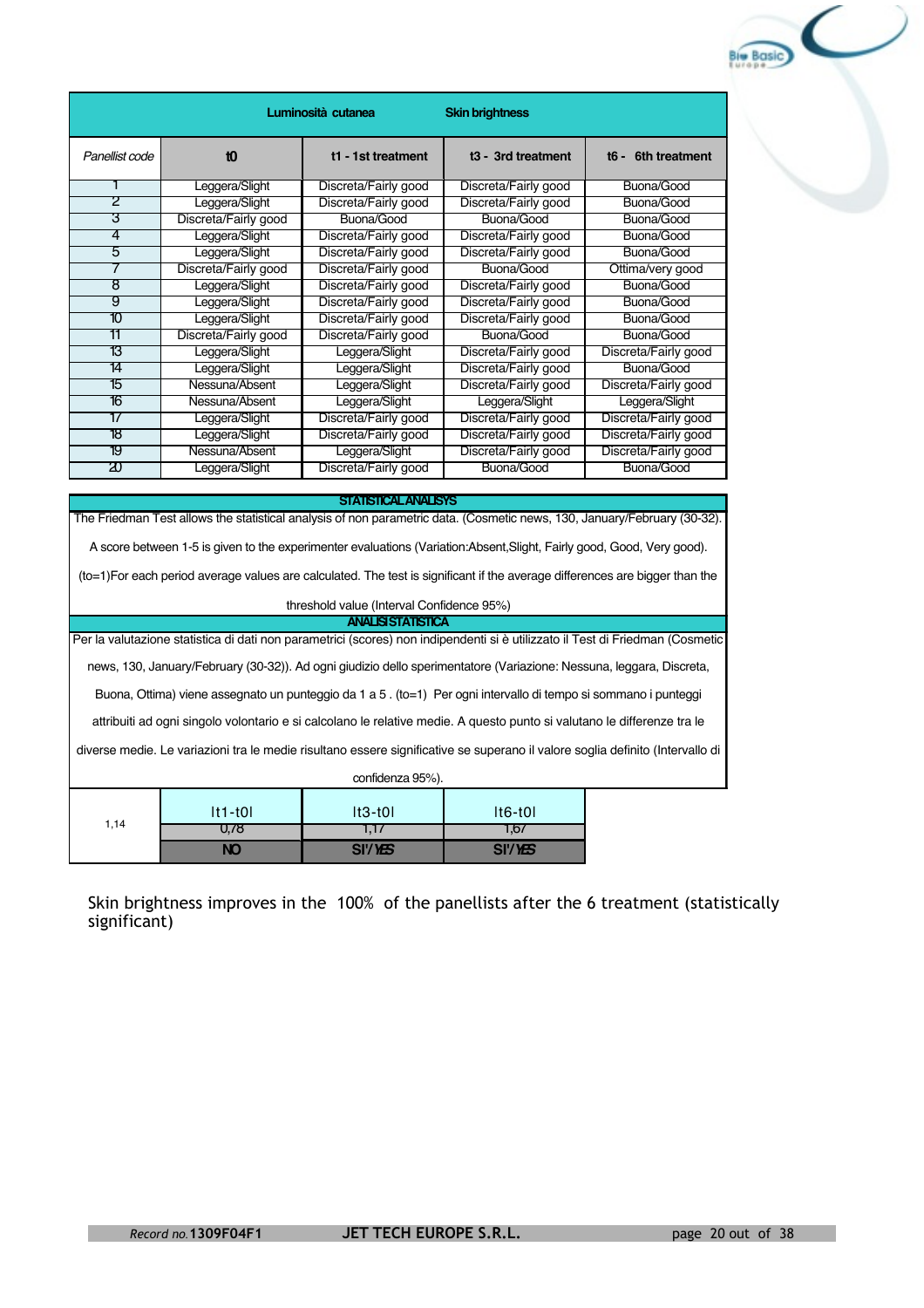|                |                   | Variazione della Levigatezza cutanea | <b>Skin smoothness variation</b> |                      |
|----------------|-------------------|--------------------------------------|----------------------------------|----------------------|
| Panellist code | $\mathbf{f}$      | t1 - 1st treatment                   | t <sub>3</sub> - 3rd treatment   | t6 - 6th treatment   |
| 1              | $\prime$          | Nessuna/Absent                       | Leggera/Slight                   | Leggera/Slight       |
| $\overline{2}$ | $\frac{1}{2}$     | Nessuna/Absent                       | Leggera/Slight                   | Discreta/Fairly good |
| 3              | $^{\prime\prime}$ | Nessuna/Absent                       | Nessuna/Absent                   | Leggera/Slight       |
| $\overline{4}$ | $\frac{1}{2}$     | Nessuna/Absent                       | Leggera/Slight                   | Leggera/Slight       |
| 5              | $\frac{1}{2}$     | Nessuna/Absent                       | Leggera/Slight                   | Leggera/Slight       |
| 7              | $\frac{1}{2}$     | Leggera/Slight                       | Discreta/Fairly good             | Buona/Good           |
| 8              | $\frac{1}{2}$     | Nessuna/Absent                       | Leggera/Slight                   | Discreta/Fairly good |
| 9              | $\frac{1}{2}$     | Nessuna/Absent                       | Nessuna/Absent                   | Leggera/Slight       |
| 10             | $\frac{1}{2}$     | Nessuna/Absent                       | Nessuna/Absent                   | Nessuna/Absent       |
| 11             | $\frac{1}{2}$     | Leggera/Slight                       | Leggera/Slight                   | Leggera/Slight       |
| 13             | $\frac{1}{2}$     | Leggera/Slight                       | Leggera/Slight                   | Discreta/Fairly good |
| 14             | $\prime$          | Nessuna/Absent                       | Nessuna/Absent                   | Nessuna/Absent       |
| 15             | $\frac{1}{2}$     | Nessuna/Absent                       | Leggera/Slight                   | Discreta/Fairly good |
| 16             | $\frac{1}{2}$     | Nessuna/Absent                       | Nessuna/Absent                   | Nessuna/Absent       |
| 17             | $\frac{1}{2}$     | Nessuna/Absent                       | Nessuna/Absent                   | Discreta/Fairly good |
| 18             | $\frac{1}{2}$     | Nessuna/Absent                       | Nessuna/Absent                   | Leggera/Slight       |
| 19             | $\prime$          | Leggera/Slight                       | Leggera/Slight                   | Buona/Good           |
| 20             | $\frac{1}{2}$     | Leggera/Slight                       | Leggera/Slight                   | Discreta/Fairly good |

| STATISTICAL ANALISYS                                                                                                           |                                                                                                                         |                           |           |  |  |
|--------------------------------------------------------------------------------------------------------------------------------|-------------------------------------------------------------------------------------------------------------------------|---------------------------|-----------|--|--|
| The Friedman Test allows the statistical analysis of non parametric data. (Cosmetic news, 130, January/February (30-32).       |                                                                                                                         |                           |           |  |  |
| A score between 1-5 is given to the experimenter evaluations (Variation:Absent, Slight, Fairly good, Good, Very good).         |                                                                                                                         |                           |           |  |  |
| (to=1)For each period average values are calculated. The test is significant if the average differences are bigger than the    |                                                                                                                         |                           |           |  |  |
| threshold value (Interval Confidence 95%)                                                                                      |                                                                                                                         |                           |           |  |  |
|                                                                                                                                |                                                                                                                         | <b>ANALISI STATISTICA</b> |           |  |  |
| Per la valutazione statistica di dati non parametrici (scores) non indipendenti si è utilizzato il Test di Friedman (Cosmetic) |                                                                                                                         |                           |           |  |  |
|                                                                                                                                | news, 130, January/February (30-32)). Ad ogni giudizio dello sperimentatore (Variazione: Nessuna, leggara, Discreta,    |                           |           |  |  |
|                                                                                                                                | Buona, Ottima) viene assegnato un punteggio da 1 a 5 . (to=1) Per ogni intervallo di tempo si sommano i punteggi        |                           |           |  |  |
|                                                                                                                                | attribuiti ad ogni singolo volontario e si calcolano le relative medie. A questo punto si valutano le differenze tra le |                           |           |  |  |
| diverse medie. Le variazioni tra le medie risultano essere significative se superano il valore soglia definito (Intervallo di  |                                                                                                                         |                           |           |  |  |
| confidenza 95%).                                                                                                               |                                                                                                                         |                           |           |  |  |
|                                                                                                                                | $ t1-t0 $                                                                                                               | $ t3-t0 $                 | $ 16-10 $ |  |  |
| 1,14                                                                                                                           | 0,28                                                                                                                    | 0,67                      | 1,39      |  |  |
|                                                                                                                                | <b>NO</b>                                                                                                               | $\mathbf n$               | SI'/E     |  |  |

smoothness improves in the 100% of the panellists after the 6 treatment (statistically significant)

**Bie Basic**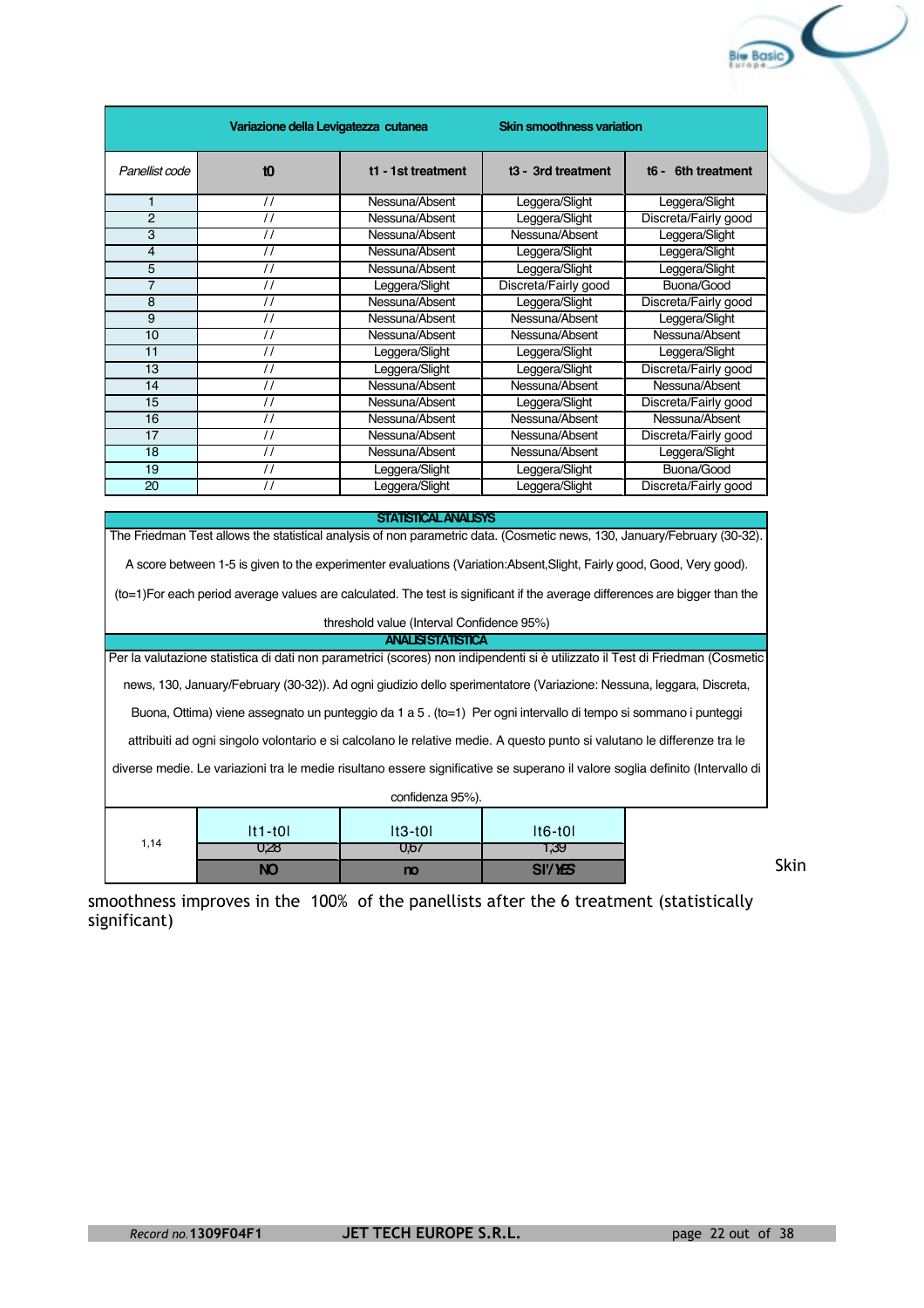|                |                            | Morbidezza cutanea         | <b>Skin softness</b>           |                        |
|----------------|----------------------------|----------------------------|--------------------------------|------------------------|
| Panellist code | to                         | t1 - 1st treatment         | t <sub>3</sub> - 3rd treatment | t6 - 6th treatment     |
| 1              | Sufficiente/Sufficient     | Sufficiente/Sufficient     | Buono/Good                     | Buono/Good             |
| $\overline{2}$ | Discreto/Fairly good       | Discreto/Fairly good       | Buono/Good                     | Buono/Good             |
| 3              | Discreto/Fairly good       | Discreto/Fairly good       | Discreto/Fairly good           | Discreto/Fairly good   |
| 4              | Discreto/Fairly good       | Discreto/Fairly good       | Buono/Good                     | Buono/Good             |
| 5              | Sufficiente/Sufficient     | Sufficiente/Sufficient     | Discreto/Fairly good           | Discreto/Fairly good   |
| $\overline{7}$ | Discreto/Fairly good       | Discreto/Fairly good       | Buono/Good                     | Buono/Good             |
| 8              | Discreto/Fairly good       | Discreto/Fairly good       | Discreto/Fairly good           | Discreto/Fairly good   |
| 9              | Discreto/Fairly good       | Discreto/Fairly good       | Buono/Good                     | Buono/Good             |
| 10             | Discreto/Fairly good       | Discreto/Fairly good       | Buono/Good                     | Buono/Good             |
| 11             | Sufficiente/Sufficient     | Sufficiente/Sufficient     | Buono/Good                     | Buono/Good             |
| 13             | Sufficiente/Sufficient     | Sufficiente/Sufficient     | Buono/Good                     | Buono/Good             |
| 14             | Discreto/Fairly good       | Discreto/Fairly good       | Discreto/Fairly good           | Discreto/Fairly good   |
| 15             | Discreto/Fairly good       | Discreto/Fairly good       | Buono/Good                     | Buono/Good             |
| 16             | Sufficiente/Sufficient     | Sufficiente/Sufficient     | Sufficiente/Sufficient         | Sufficiente/Sufficient |
| 17             | Insufficiente/Insufficient | Insufficiente/Insufficient | Sufficiente/Sufficient         | Discreto/Fairly good   |
| 18             | Sufficiente/Sufficient     | Sufficiente/Sufficient     | Buono/Good                     | Buono/Good             |
| 19             | Sufficiente/Sufficient     | Sufficiente/Sufficient     | Discreto/Fairly good           | Buono/Good             |
| 20             | Sufficiente/Sufficient     | Sufficiente/Sufficient     | Discreto/Fairly good           | Buono/Good             |

# |t1-t0| |t3-t0| |t6-t0| 0,00 1,1*1* Per la valutazione statistica di dati non parametrici (scores) non indipendenti si è utilizzato il Test di Friedman (Cosmetic news, 130, January/February (30-32)). Ad ogni giudizio dello sperimentatore (Insufficiente, Sufficiente, Discreto, Buono, Ottimo) viene assegnato un punteggio da 1 a 5. Per ogni intervallo di tempo si sommano i punteggi attribuiti ad ogni singolo volontario e si calcolano le relative medie. A questo punto si valutano le differenze tra le diverse medie. Le variazioni tra le medie risultano essere significative se superano il valore soglia definito (Intervallo di confidenza 95%). 1,14 **STATISTICALANALISYS** The Friedman Test allows the statistical analysis of non parametric data. (Cosmetic news, 130, January/February (30-32). A score between 1-5 is given to the experimenter evaluations (Insufficient, Sufficient, Fairly good, Good, Very good). For each period average values are calculated. The test is significant if the average differences are bigger than the threshold value (Interval Confidence 95%) **ANALISISTATISTICA**

**no no si/yes**

Skin softness improves in the

**Bie Basic** 

77.7 % of the panellists after the 6 treatment (statistically significant)